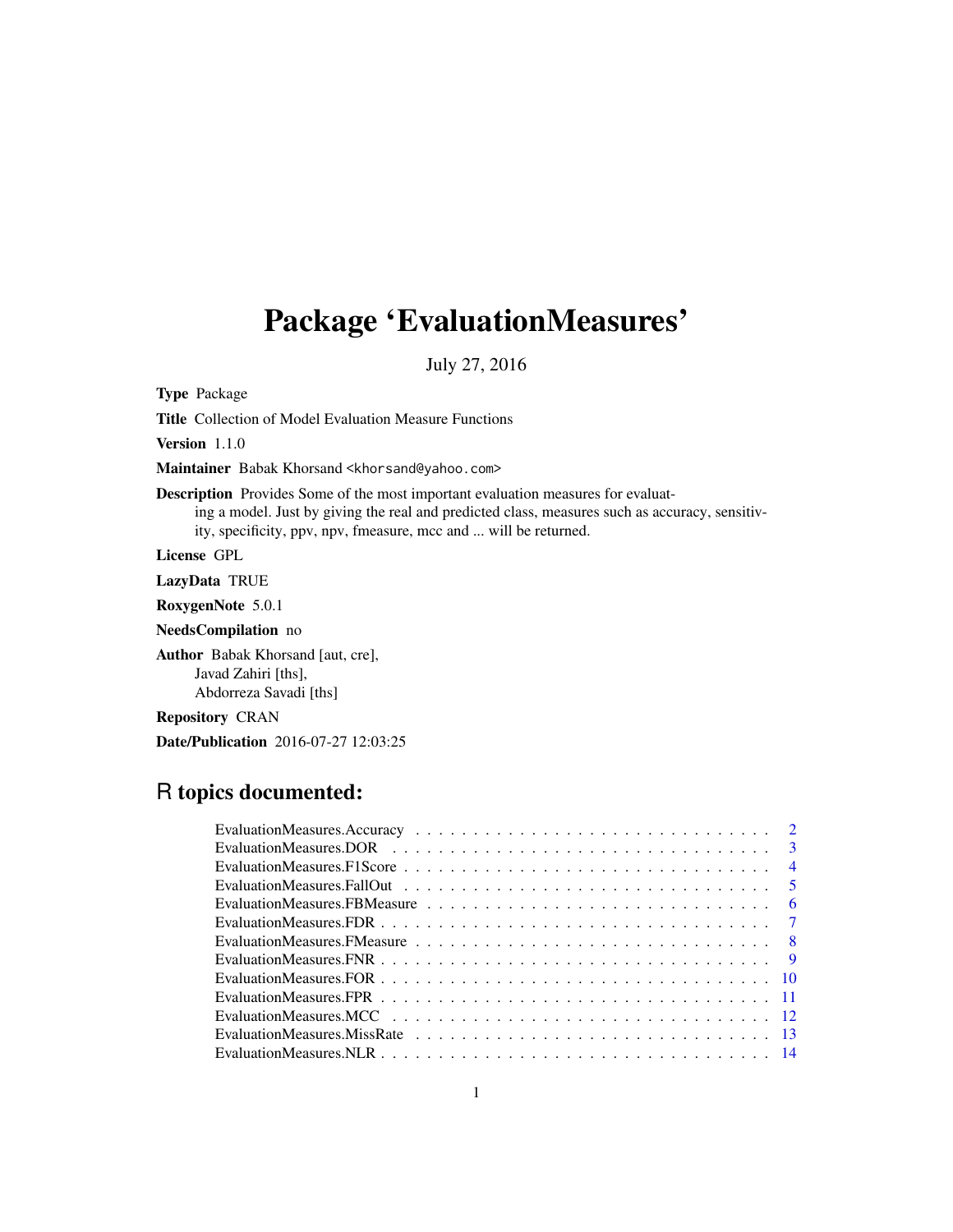<span id="page-1-0"></span>

|       | EvaluationMeasures.TPR $\ldots$ , $\ldots$ , $\ldots$ , $\ldots$ , $\ldots$ , $\ldots$ , $\ldots$ , $\ldots$ , $\ldots$ , $\ldots$ , $\ldots$ , $\ldots$ , $\ldots$ |    |
|-------|---------------------------------------------------------------------------------------------------------------------------------------------------------------------|----|
| Index |                                                                                                                                                                     | 25 |

EvaluationMeasures.Accuracy

*EvaluationMeasures.Accuracy*

# Description

Accuracy of prediction

# Usage

EvaluationMeasures.Accuracy(Real = NULL, Predicted = NULL, Positive = 1,  $TP = NULL$ ,  $TN = NULL$ ,  $FP = NULL$ ,  $FN = NULL$ )

# Arguments

| Real      | Real binary values of the class                                         |
|-----------|-------------------------------------------------------------------------|
| Predicted | Predicted binary values of the class                                    |
| Positive  | Consider 1 label as Positive Class unless changing this parameter to 0  |
| TP        | Number of True Positives. Number of 1 in real which is 1 in predicted.  |
| TN        | Number of True Negatives. Number of 0 in real which is 0 in predicted.  |
| <b>FP</b> | Number of False Positives. Number of 0 in real which is 1 in predicted. |
| FN        | Number of False Negatives. Number of 1 in real which is 0 in predicted. |

#### Details

Accuracy is What fraction of our prediction is true.

By getting the predicted and real values or number of TP,TN,FP,FN return the accuaracy of model

# Value

Accuracy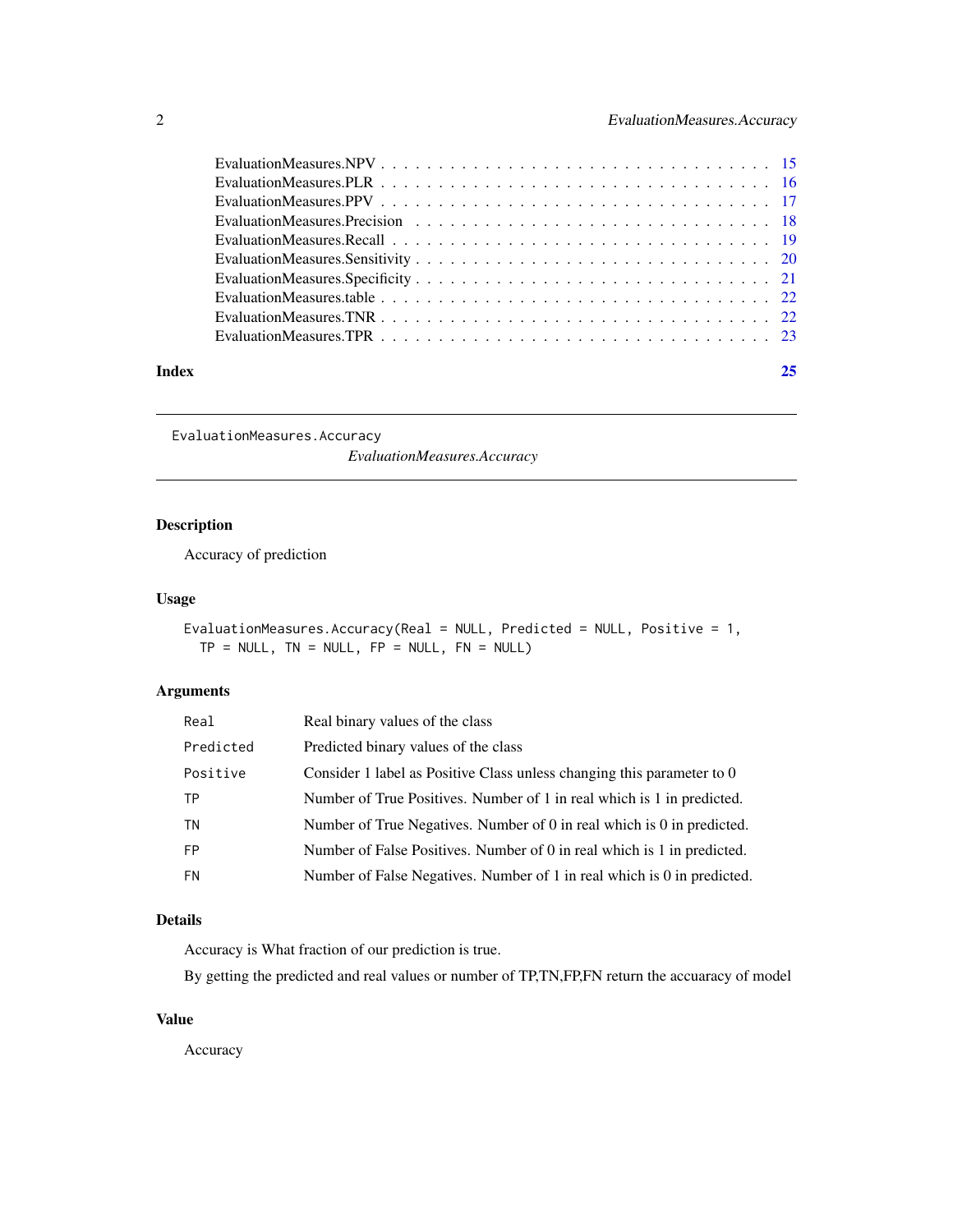#### <span id="page-2-0"></span>EvaluationMeasures.DOR 3

#### Author(s)

Babak Khorsand

#### Examples

EvaluationMeasures.Accuracy(c(1,0,1,0,1,0,1,0),c(1,1,1,1,1,1,0,0))

EvaluationMeasures.DOR

*EvaluationMeasures.DOR*

#### Description

DOR of prediction

#### Usage

```
EvaluationMeasures.DOR(Real = NULL, Predicted = NULL, Positive = 1,
TP = NULL, TN = NULL, FP = NULL, FN = NULL)
```
#### Arguments

| Real      | Real binary values of the class                                         |
|-----------|-------------------------------------------------------------------------|
| Predicted | Predicted binary values of the class                                    |
| Positive  | Consider 1 label as Positive Class unless changing this parameter to 0  |
| TP        | Number of True Positives. Number of 1 in real which is 1 in predicted.  |
| TN        | Number of True Negatives. Number of 0 in real which is 0 in predicted.  |
| <b>FP</b> | Number of False Positives. Number of 0 in real which is 1 in predicted. |
| <b>FN</b> | Number of False Negatives. Number of 1 in real which is 0 in predicted. |

# Details

Diaognastic odds Ratio is the ratio of Positive Likelihood Ratio by Negative Likelihood Ratio By getting the predicted and real values or number of TP,TN,FP,FN return the Diaognastic odds Ratio of model

#### Value

DOR

#### Author(s)

Babak Khorsand

#### Examples

EvaluationMeasures.DOR(c(1,0,1,0,1,0,1,0),c(1,1,1,1,1,1,0,0))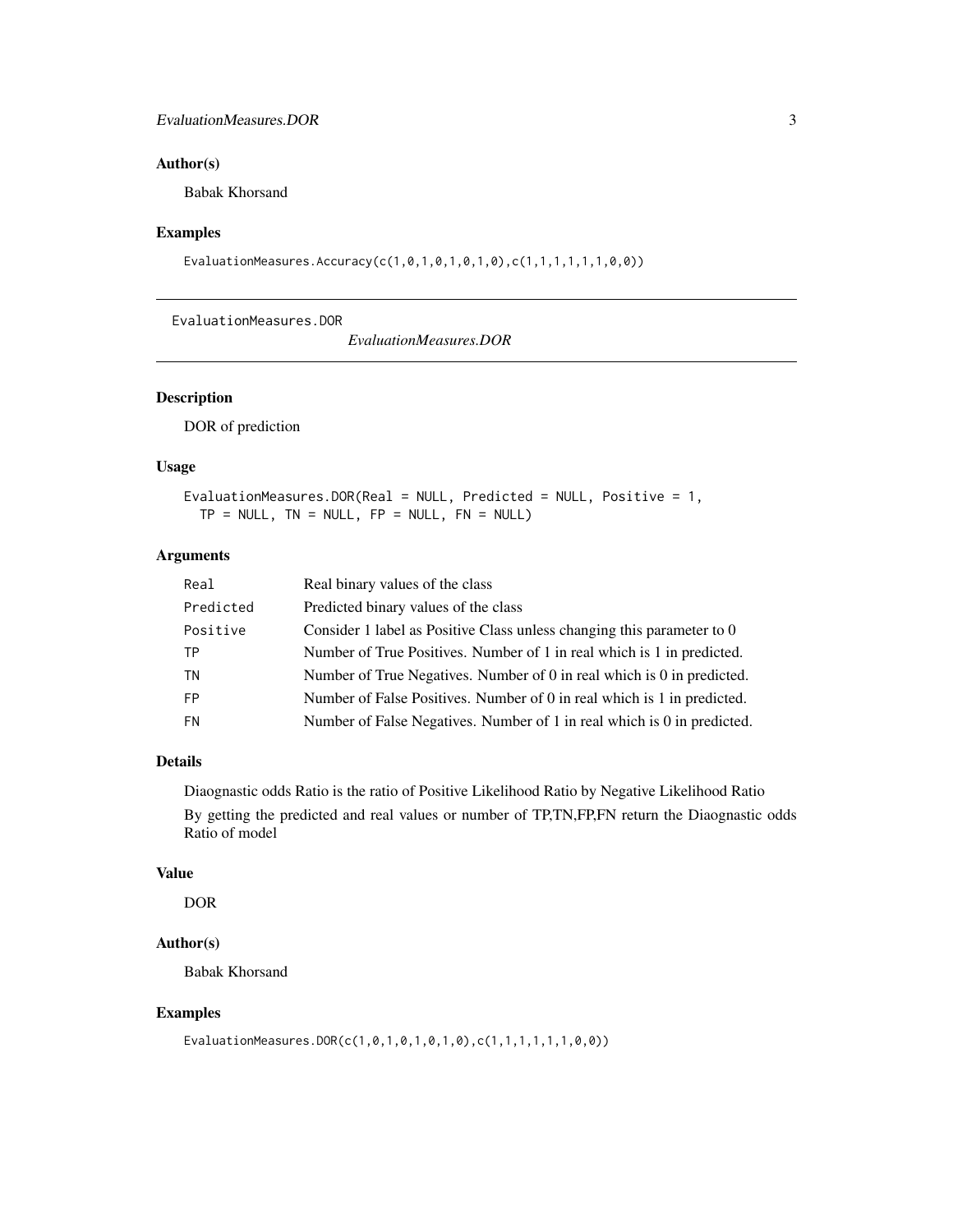<span id="page-3-0"></span>EvaluationMeasures.F1Score

*EvaluationMeasures.F1Score*

#### Description

F1Score of prediction

#### Usage

```
EvaluationMeasures.F1Score(Real = NULL, Predicted = NULL, Positive = 1,
TP = NULL, TN = NULL, FP = NULL, FN = NULL)
```
#### Arguments

| Real      | Real binary values of the class                                         |
|-----------|-------------------------------------------------------------------------|
| Predicted | Predicted binary values of the class                                    |
| Positive  | Consider 1 label as Positive Class unless changing this parameter to 0  |
| TР        | Number of True Positives. Number of 1 in real which is 1 in predicted.  |
| ΤN        | Number of True Negatives. Number of 0 in real which is 0 in predicted.  |
| FP        | Number of False Positives. Number of 0 in real which is 1 in predicted. |
| FN        | Number of False Negatives. Number of 1 in real which is 0 in predicted. |
|           |                                                                         |

#### Details

F1Score is Harmonic mean of precision and recall.

By getting the predicted and real values or number of TP,TN,FP,FN return the F1Score or F1Measure of model

# Value

F1Score

# Author(s)

Babak Khorsand

#### Examples

EvaluationMeasures.F1Score(c(1,0,1,0,1,0,1,0),c(1,1,1,1,1,1,0,0))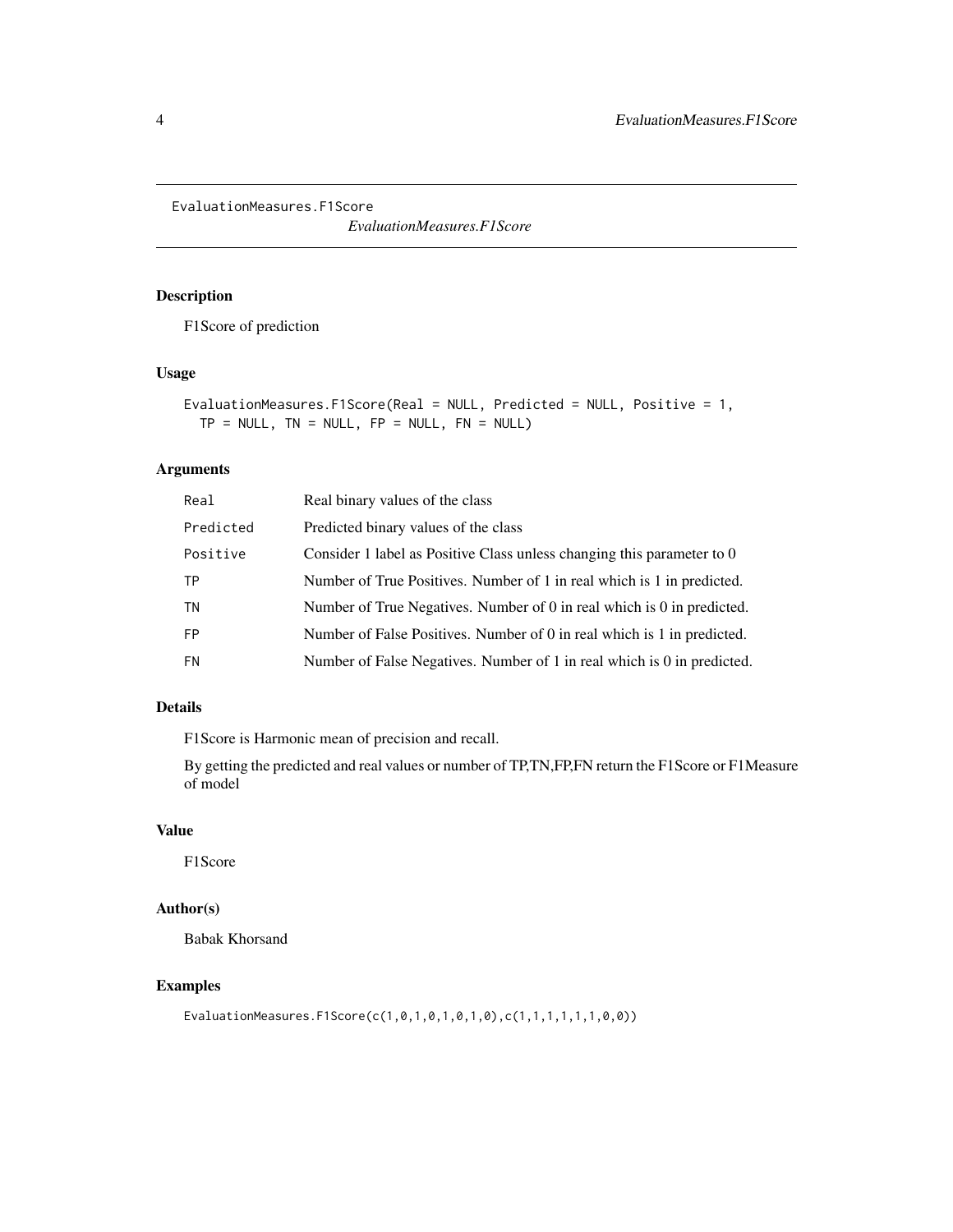<span id="page-4-0"></span>EvaluationMeasures.FallOut

*EvaluationMeasures.FallOut*

#### Description

FallOut of prediction

#### Usage

```
EvaluationMeasures.FallOut(Real = NULL, Predicted = NULL, Positive = 1,
TP = NULL, TN = NULL, FP = NULL, FN = NULL)
```
#### Arguments

| Real      | Real binary values of the class                                         |
|-----------|-------------------------------------------------------------------------|
| Predicted | Predicted binary values of the class                                    |
| Positive  | Consider 1 label as Positive Class unless changing this parameter to 0  |
| ТP        | Number of True Positives. Number of 1 in real which is 1 in predicted.  |
| TN        | Number of True Negatives. Number of 0 in real which is 0 in predicted.  |
| <b>FP</b> | Number of False Positives. Number of 0 in real which is 1 in predicted. |
| <b>FN</b> | Number of False Negatives. Number of 1 in real which is 0 in predicted. |
|           |                                                                         |

#### Details

Fall out is Poportional of negatives that predict as positive.

By getting the predicted and real values or number of TP,TN,FP,FN return the Fall out or False Positive Rate of model

# Value

FallOut

# Author(s)

Babak Khorsand

#### Examples

EvaluationMeasures.FallOut(c(1,0,1,0,1,0,1,0),c(1,1,1,1,1,1,0,0))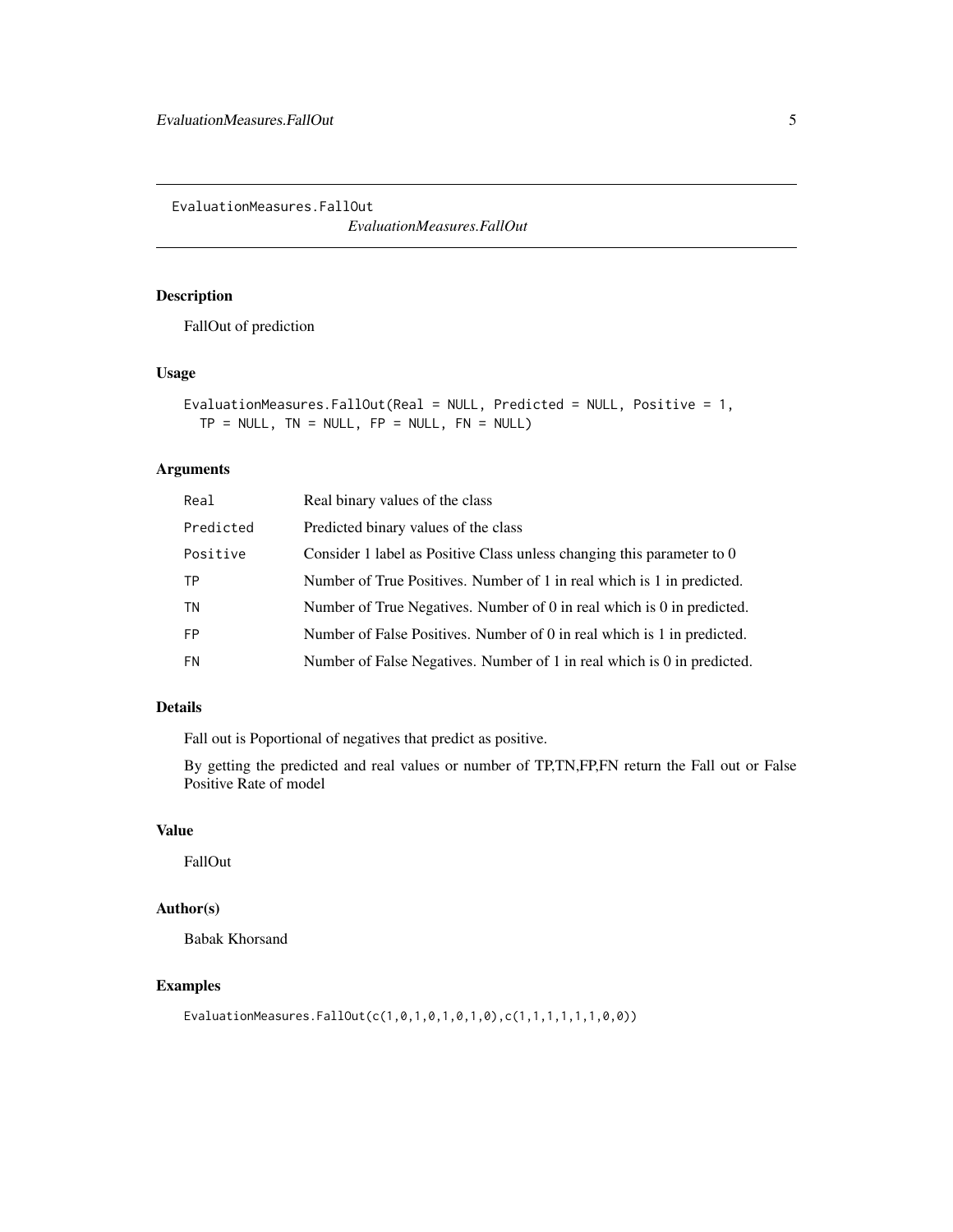<span id="page-5-0"></span>EvaluationMeasures.FBMeasure

*EvaluationMeasures.FBMeasure*

# Description

FBMeasure of prediction

#### Usage

```
EvaluationMeasures.FBMeasure(Real = NULL, Predicted = NULL, Positive = 1,
 TP = NULL, TN = NULL, FP = NULL, FN = NULL, B = 1)
```
# Arguments

| Real      | Real binary values of the class                                         |
|-----------|-------------------------------------------------------------------------|
| Predicted | Predicted binary values of the class                                    |
| Positive  | Consider 1 label as Positive Class unless changing this parameter to 0  |
| ΤP        | Number of True Positives. Number of 1 in real which is 1 in predicted.  |
| TN        | Number of True Negatives. Number of 0 in real which is 0 in predicted.  |
| <b>FP</b> | Number of False Positives. Number of 0 in real which is 1 in predicted. |
| <b>FN</b> | Number of False Negatives. Number of 1 in real which is 0 in predicted. |
| B         | Weight of FMeasure                                                      |

# Details

FBMeasure is weighted FMeasure.

By getting the predicted and real values or number of TP,TN,FP,FN return the FBMeasure of model

#### Value

FBMeasure

#### Author(s)

Babak Khorsand

#### Examples

EvaluationMeasures.FBMeasure(c(1,0,1,0,1,0,1,0),c(1,1,1,1,1,1,0,0),B=3)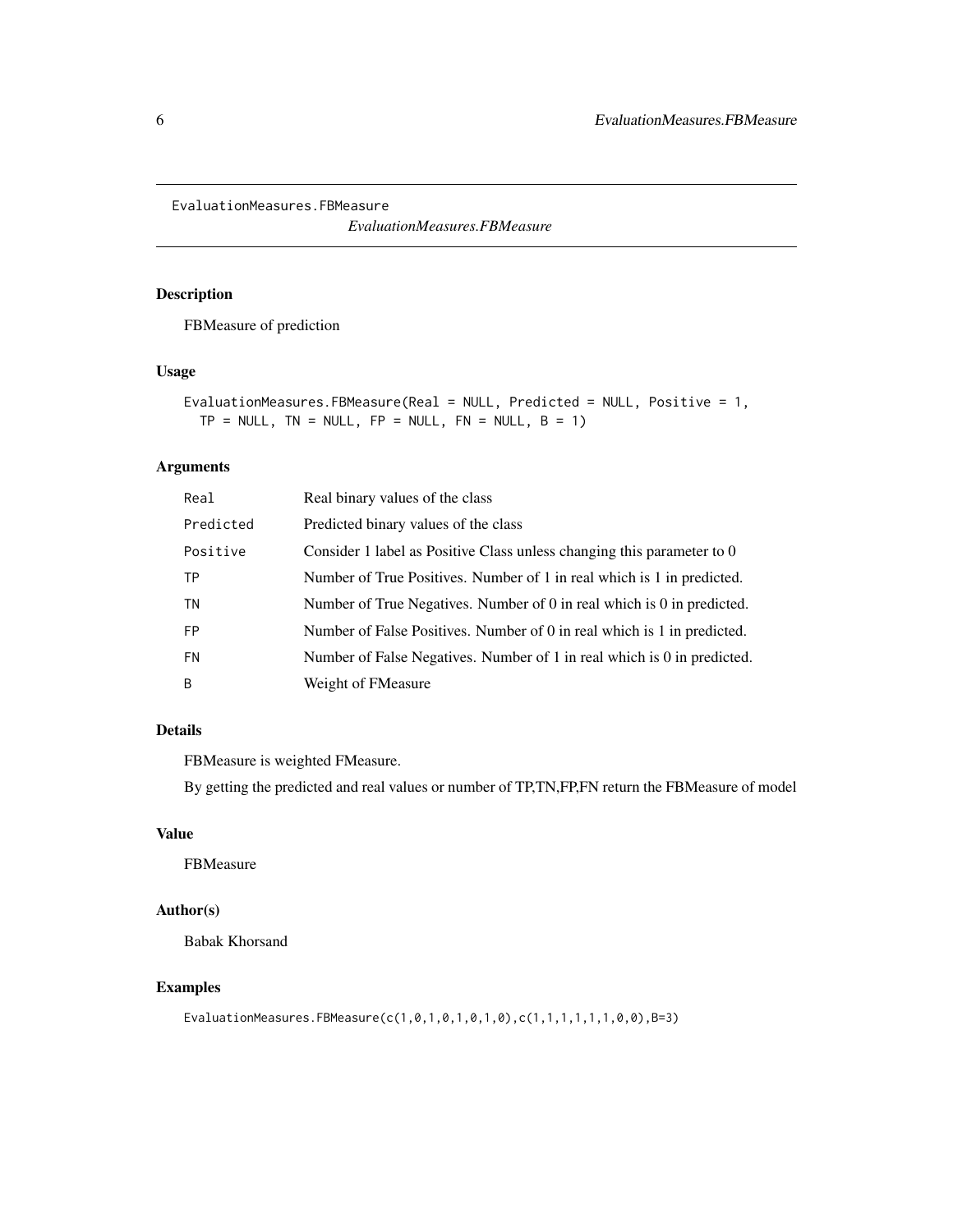<span id="page-6-0"></span>EvaluationMeasures.FDR

*EvaluationMeasures.FDR*

#### Description

FDR of prediction

#### Usage

```
EvaluationMeasures.FDR(Real = NULL, Predicted = NULL, Positive = 1,
TP = NULL, TN = NULL, FP = NULL, FN = NULL)
```
#### Arguments

| Real      | Real binary values of the class                                         |
|-----------|-------------------------------------------------------------------------|
| Predicted | Predicted binary values of the class                                    |
| Positive  | Consider 1 label as Positive Class unless changing this parameter to 0  |
| ТP        | Number of True Positives. Number of 1 in real which is 1 in predicted.  |
| <b>TN</b> | Number of True Negatives. Number of 0 in real which is 0 in predicted.  |
| <b>FP</b> | Number of False Positives. Number of 0 in real which is 1 in predicted. |
| <b>FN</b> | Number of False Negatives. Number of 1 in real which is 0 in predicted. |

#### Details

False Discovery Rate is What fraction of positive predicted are real negative.

By getting the predicted and real values or number of TP,TN,FP,FN return the False Discovery Rate of model

# Value

FDR

# Author(s)

Babak Khorsand

#### Examples

EvaluationMeasures.FDR(c(1,0,1,0,1,0,1,0),c(1,1,1,1,1,1,0,0))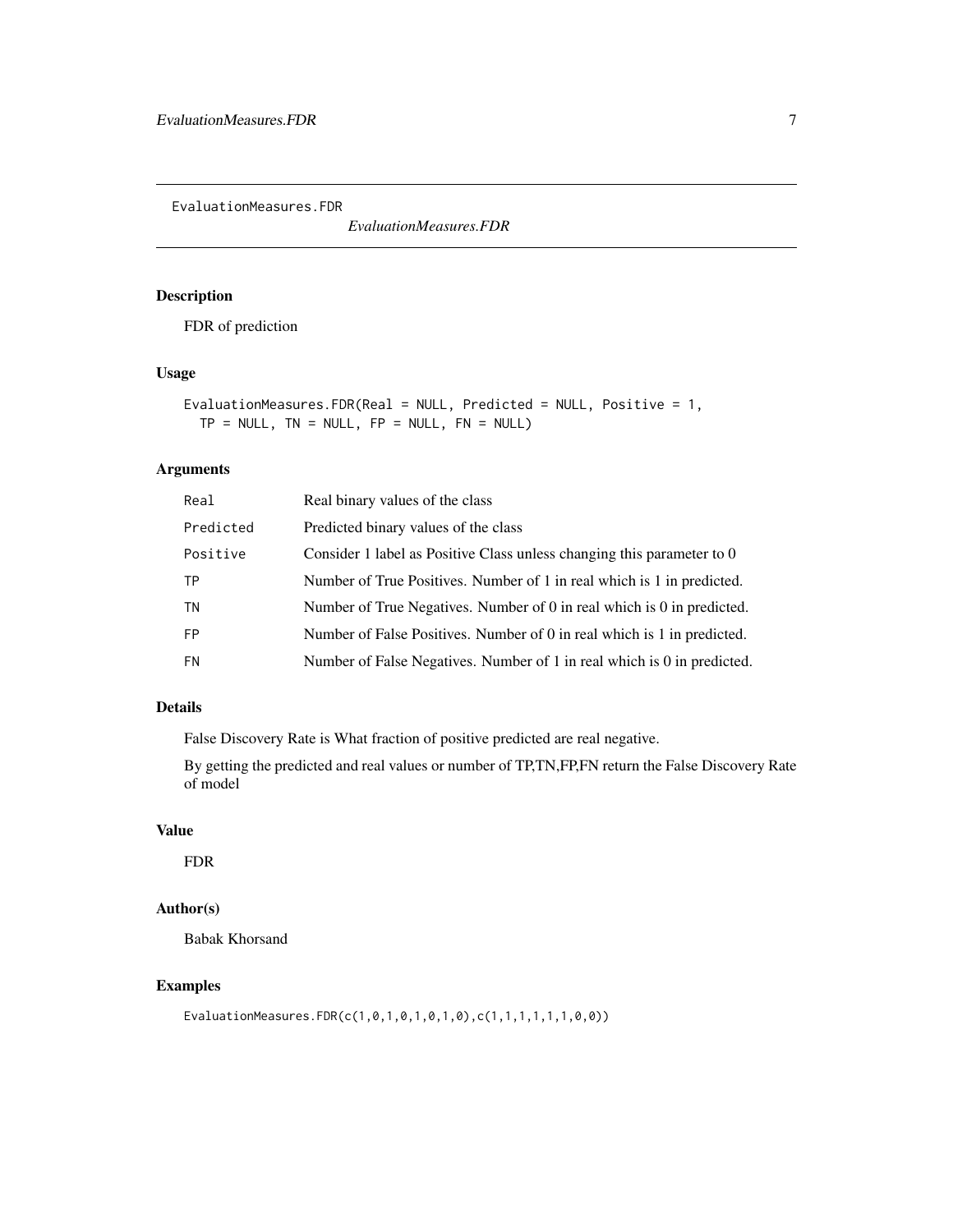<span id="page-7-0"></span>EvaluationMeasures.FMeasure

*EvaluationMeasures.FMeasure*

#### Description

FMeasure of prediction

#### Usage

```
EvaluationMeasures.FMeasure(Real = NULL, Predicted = NULL, Positive = 1,
TP = NULL, TN = NULL, FP = NULL, FN = NULL)
```
#### Arguments

| Real      | Real binary values of the class                                         |
|-----------|-------------------------------------------------------------------------|
| Predicted | Predicted binary values of the class                                    |
| Positive  | Consider 1 label as Positive Class unless changing this parameter to 0  |
| ТP        | Number of True Positives. Number of 1 in real which is 1 in predicted.  |
| ΤN        | Number of True Negatives. Number of 0 in real which is 0 in predicted.  |
| <b>FP</b> | Number of False Positives. Number of 0 in real which is 1 in predicted. |
| <b>FN</b> | Number of False Negatives. Number of 1 in real which is 0 in predicted. |
|           |                                                                         |

#### Details

FMeasure is Harmonic mean of precision and recall.

By getting the predicted and real values or number of TP,TN,FP,FN return the FMeasure or F1Score of model

# Value

FMeasure

# Author(s)

Babak Khorsand

#### Examples

EvaluationMeasures.FMeasure(c(1,0,1,0,1,0,1,0),c(1,1,1,1,1,1,0,0))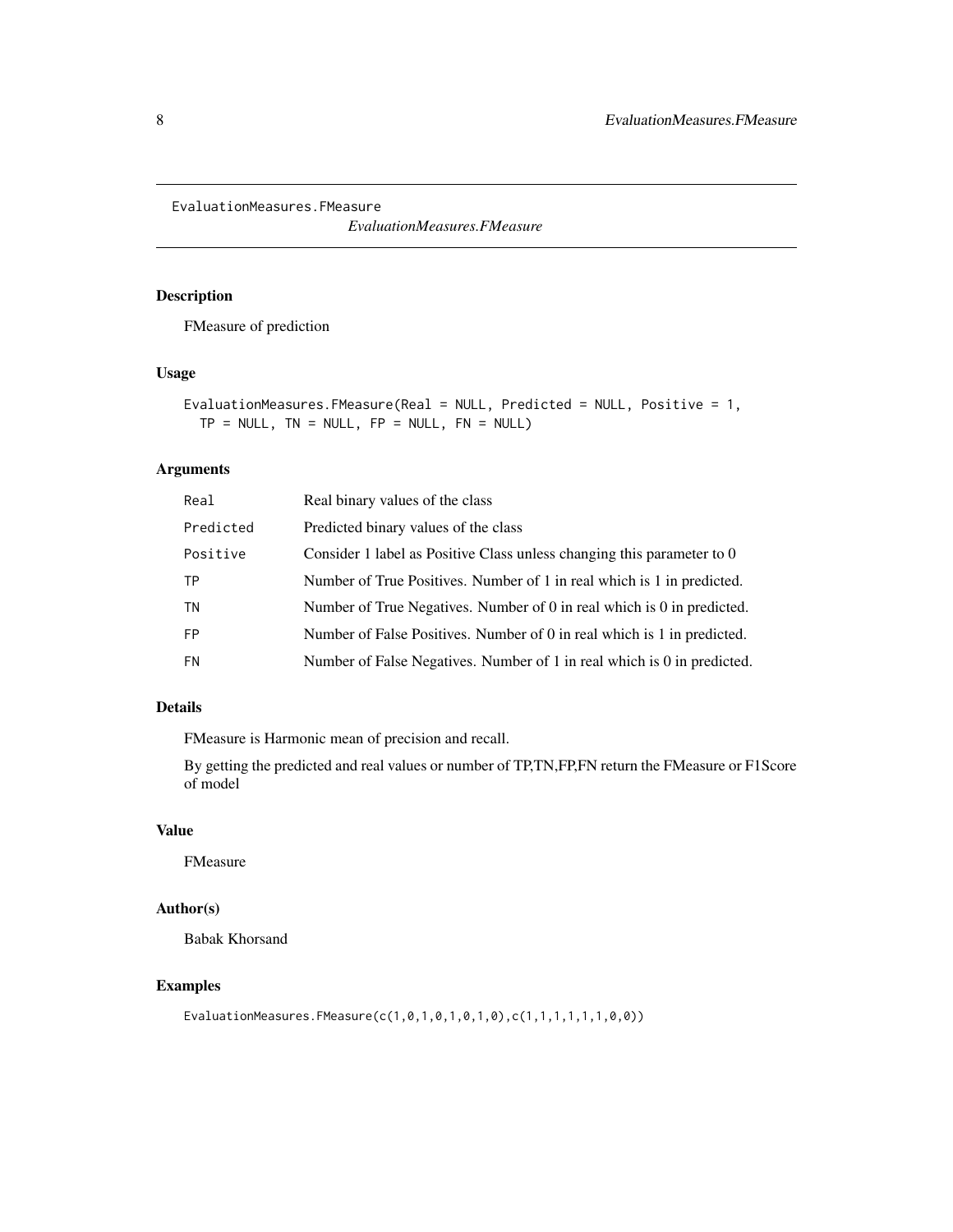<span id="page-8-0"></span>EvaluationMeasures.FNR

*EvaluationMeasures.FNR*

#### Description

FNR of prediction

#### Usage

```
EvaluationMeasures.FNR(Real = NULL, Predicted = NULL, Positive = 1,
TP = NULL, TN = NULL, FP = NULL, FN = NULL)
```
#### Arguments

| Real      | Real binary values of the class                                         |
|-----------|-------------------------------------------------------------------------|
| Predicted | Predicted binary values of the class                                    |
| Positive  | Consider 1 label as Positive Class unless changing this parameter to 0  |
| ТP        | Number of True Positives. Number of 1 in real which is 1 in predicted.  |
| <b>TN</b> | Number of True Negatives. Number of 0 in real which is 0 in predicted.  |
| <b>FP</b> | Number of False Positives. Number of 0 in real which is 1 in predicted. |
| <b>FN</b> | Number of False Negatives. Number of 1 in real which is 0 in predicted. |

#### Details

False Negative Rate is Proportional of positives that predict as negative .

By getting the predicted and real values or number of TP,TN,FP,FN return the Miss Rate or False Negative Rate of model

#### Value

FNR

# Author(s)

Babak Khorsand

#### Examples

EvaluationMeasures.FNR(c(1,0,1,0,1,0,1,0),c(1,1,1,1,1,1,0,0))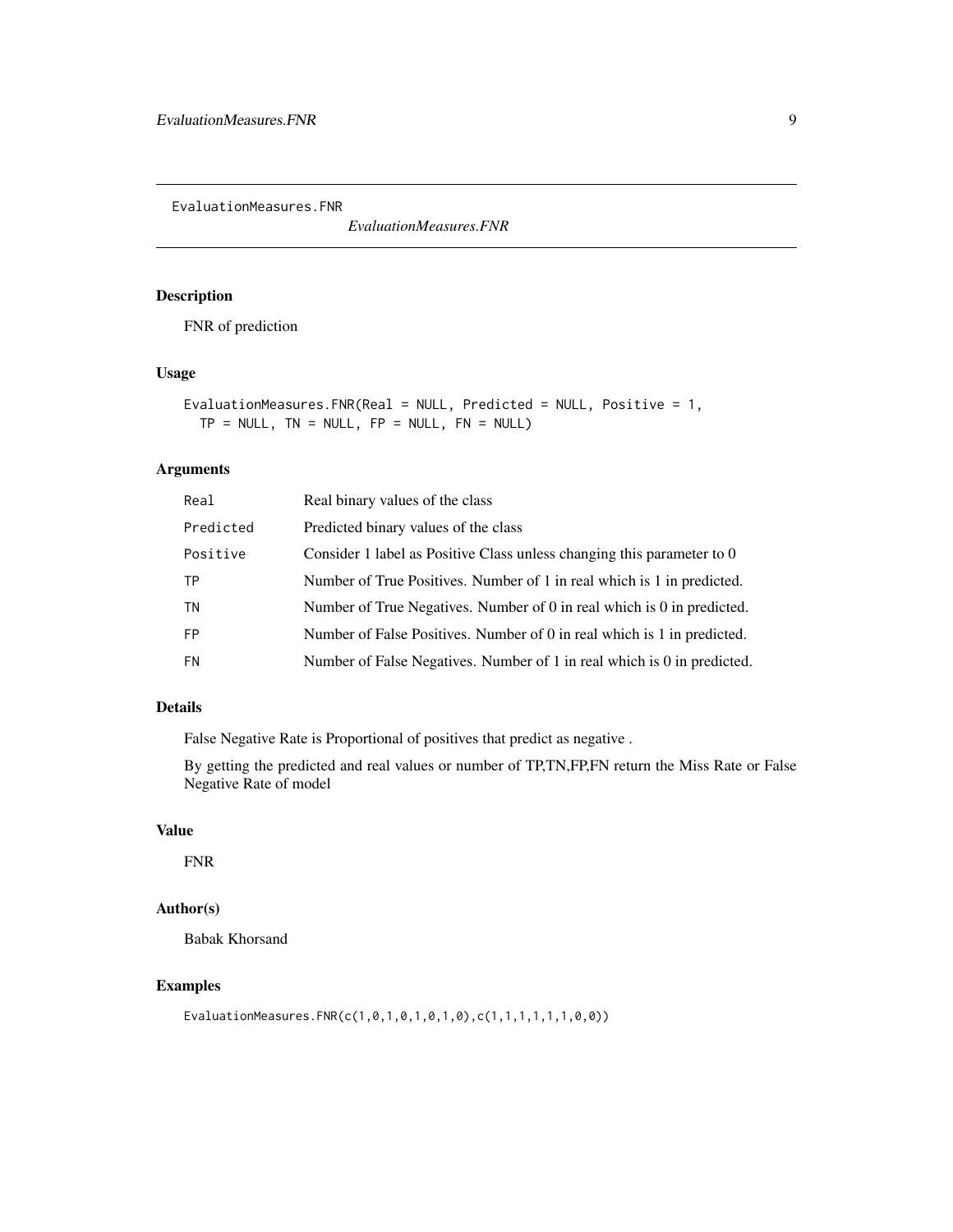<span id="page-9-0"></span>EvaluationMeasures.FOR

*EvaluationMeasures.FOR*

# Description

FOR of prediction

#### Usage

```
EvaluationMeasures.FOR(Real = NULL, Predicted = NULL, Positive = 1,
TP = NULL, TN = NULL, FP = NULL, FN = NULL)
```
#### Arguments

| Real      | Real binary values of the class                                         |
|-----------|-------------------------------------------------------------------------|
| Predicted | Predicted binary values of the class                                    |
| Positive  | Consider 1 label as Positive Class unless changing this parameter to 0  |
| ТP        | Number of True Positives. Number of 1 in real which is 1 in predicted.  |
| TN        | Number of True Negatives. Number of 0 in real which is 0 in predicted.  |
| <b>FP</b> | Number of False Positives. Number of 0 in real which is 1 in predicted. |
| <b>FN</b> | Number of False Negatives. Number of 1 in real which is 0 in predicted. |
|           |                                                                         |

#### Details

False Ommision Rate is What fraction of negative predicted are real positive.

By getting the predicted and real values or number of TP,TN,FP,FN return the False Omission Rate of model

# Value

FOR

# Author(s)

Babak Khorsand

#### Examples

EvaluationMeasures.FOR(c(1,0,1,0,1,0,1,0),c(1,1,1,1,1,1,0,0))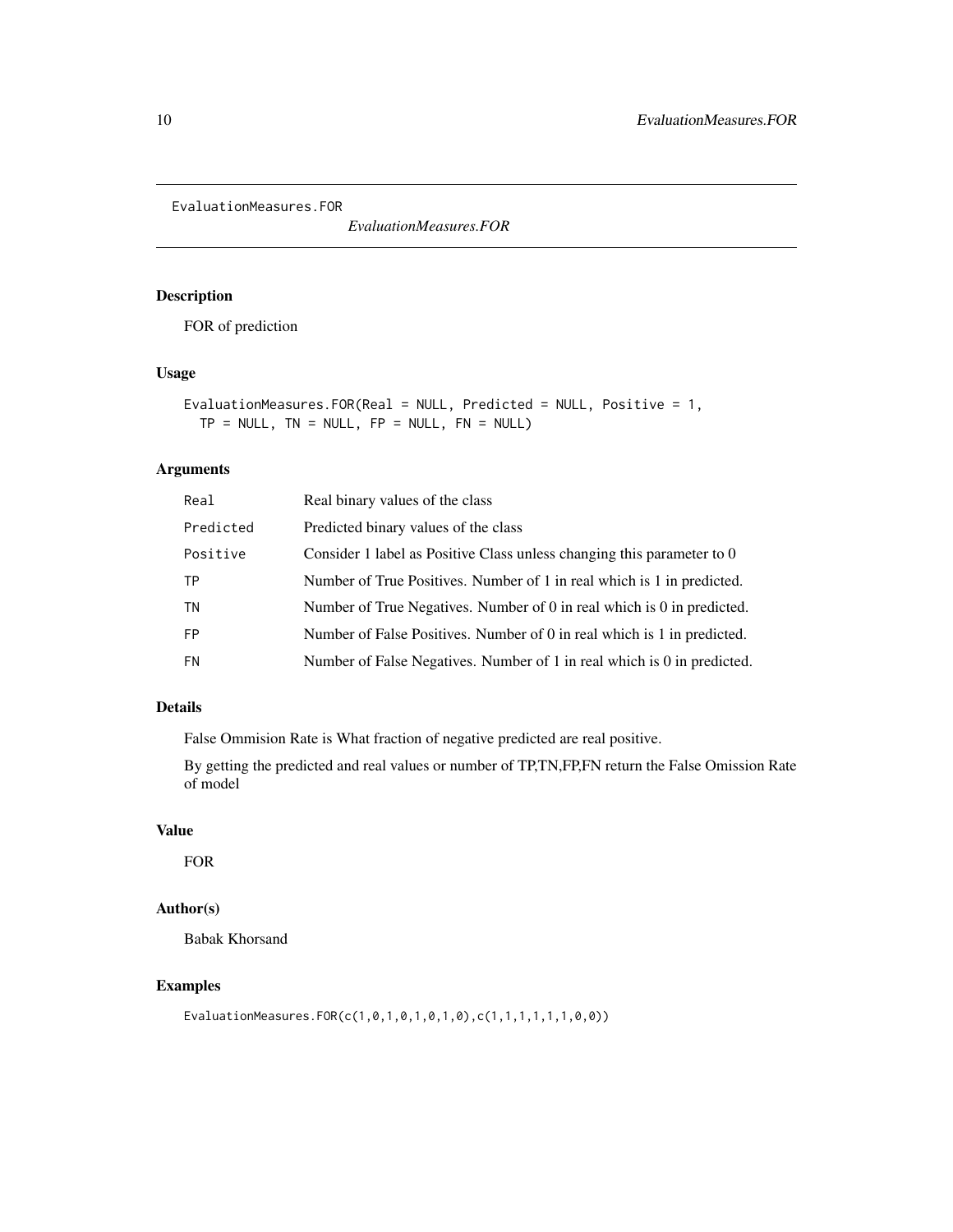<span id="page-10-0"></span>EvaluationMeasures.FPR

*EvaluationMeasures.FPR*

#### Description

FPR of prediction

#### Usage

```
EvaluationMeasures.FPR(Real = NULL, Predicted = NULL, Positive = 1,
TP = NULL, TN = NULL, FP = NULL, FN = NULL)
```
#### Arguments

| Real      | Real binary values of the class                                         |
|-----------|-------------------------------------------------------------------------|
| Predicted | Predicted binary values of the class                                    |
| Positive  | Consider 1 label as Positive Class unless changing this parameter to 0  |
| ТP        | Number of True Positives. Number of 1 in real which is 1 in predicted.  |
| TN        | Number of True Negatives. Number of 0 in real which is 0 in predicted.  |
| <b>FP</b> | Number of False Positives. Number of 0 in real which is 1 in predicted. |
| <b>FN</b> | Number of False Negatives. Number of 1 in real which is 0 in predicted. |
|           |                                                                         |

#### Details

False Positive Rate is Poportional of negatives that predict as positive.

By getting the predicted and real values or number of TP,TN,FP,FN return the Fall out or False Positive Rate of model

#### Value

FPR

# Author(s)

Babak Khorsand

#### Examples

EvaluationMeasures.FPR(c(1,0,1,0,1,0,1,0),c(1,1,1,1,1,1,0,0))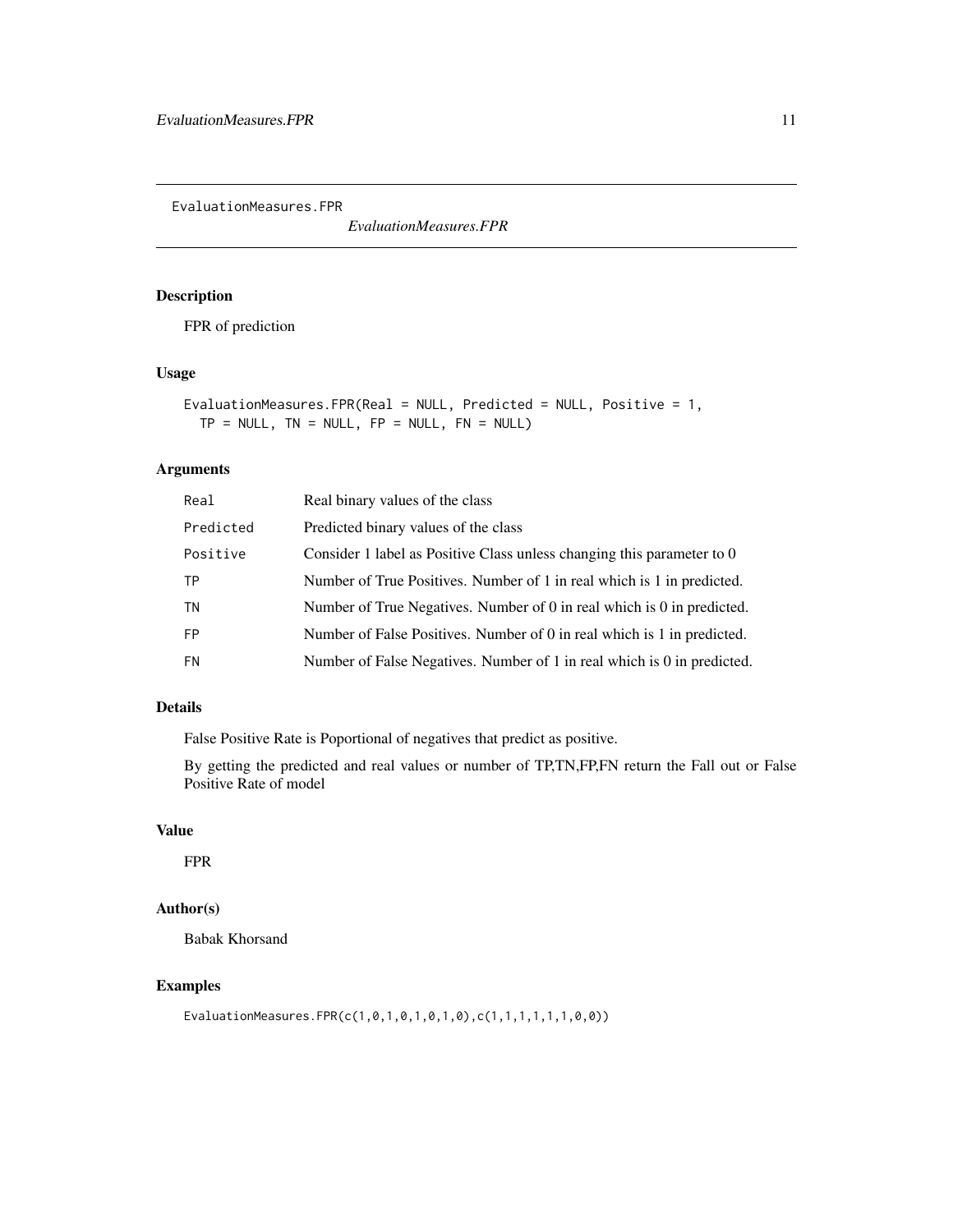<span id="page-11-0"></span>EvaluationMeasures.MCC

*EvaluationMeasures.MCC*

# Description

MCC of prediction

# Usage

```
EvaluationMeasures.MCC(Real = NULL, Predicted = NULL, Positive = 1,
 TP = NULL, TN = NULL, FP = NULL, FN = NULL)
```
#### Arguments

| Real      | Real binary values of the class                                         |
|-----------|-------------------------------------------------------------------------|
| Predicted | Predicted binary values of the class                                    |
| Positive  | Consider 1 label as Positive Class unless changing this parameter to 0  |
| TP        | Number of True Positives. Number of 1 in real which is 1 in predicted.  |
| <b>TN</b> | Number of True Negatives. Number of 0 in real which is 0 in predicted.  |
| <b>FP</b> | Number of False Positives. Number of 0 in real which is 1 in predicted. |
| <b>FN</b> | Number of False Negatives. Number of 1 in real which is 0 in predicted. |
|           |                                                                         |

# Details

Matthews Correlation Coefficient is correlation coefficient between real and predicted.

Positive One means perfect prediction,Zero means random prediction, Negative one means total disagreement.

By getting the predicted and real values or number of TP,TN,FP,FN return the Matthews Correlation Coefficient of model

#### Value

MCC

#### Author(s)

Babak Khorsand

#### Examples

EvaluationMeasures.MCC(c(1,0,1,0,1,0,1,0),c(1,1,1,1,1,1,0,0))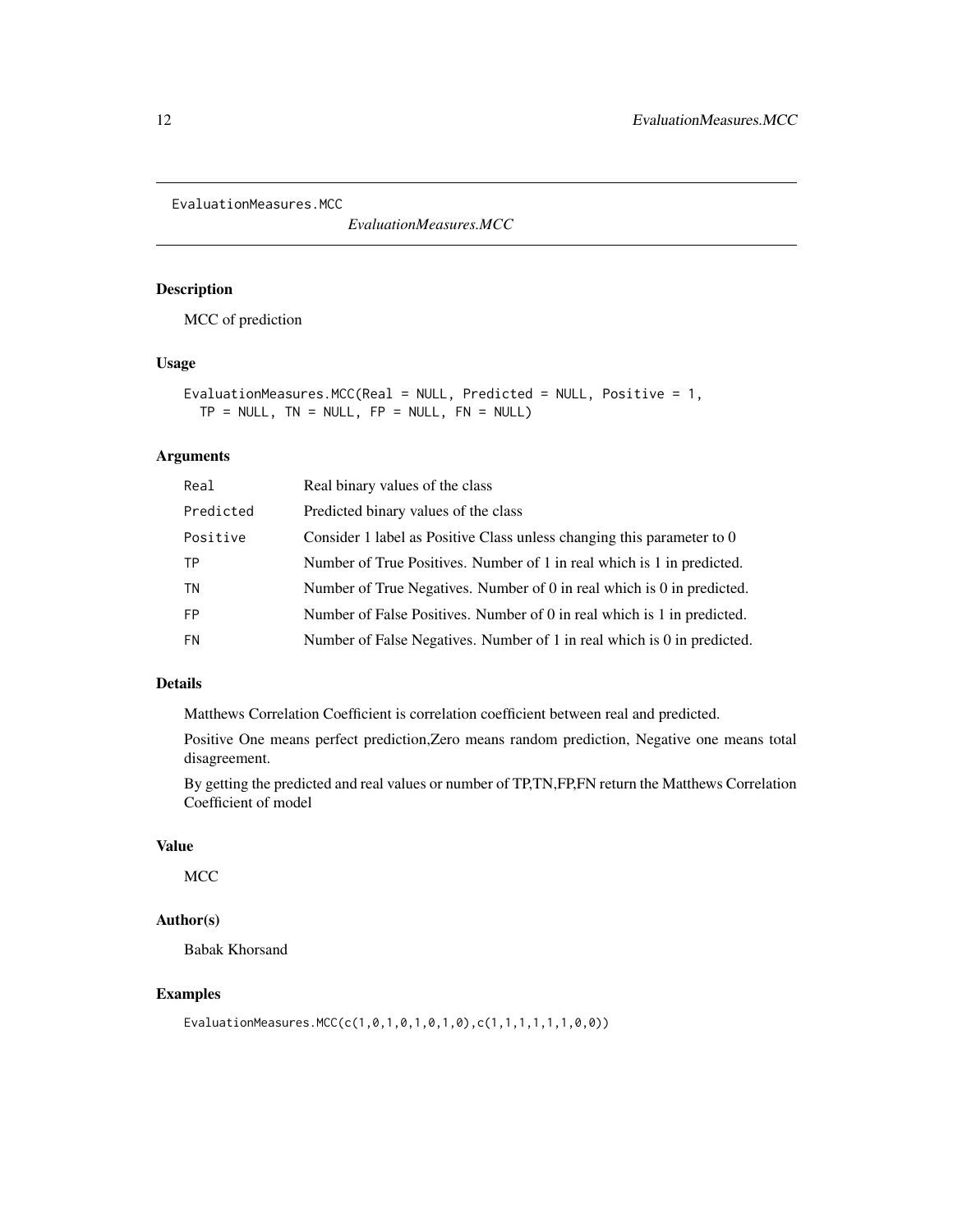<span id="page-12-0"></span>EvaluationMeasures.MissRate

*EvaluationMeasures.MissRate*

#### Description

MissRate of prediction

#### Usage

```
EvaluationMeasures.MissRate(Real = NULL, Predicted = NULL, Positive = 1,
TP = NULL, TN = NULL, FP = NULL, FN = NULL)
```
#### Arguments

| Real      | Real binary values of the class                                         |
|-----------|-------------------------------------------------------------------------|
| Predicted | Predicted binary values of the class                                    |
| Positive  | Consider 1 label as Positive Class unless changing this parameter to 0  |
| ТP        | Number of True Positives. Number of 1 in real which is 1 in predicted.  |
| TN        | Number of True Negatives. Number of 0 in real which is 0 in predicted.  |
| <b>FP</b> | Number of False Positives. Number of 0 in real which is 1 in predicted. |
| <b>FN</b> | Number of False Negatives. Number of 1 in real which is 0 in predicted. |
|           |                                                                         |

#### Details

Miss Rate is Proportional of positives that predict as negative .

By getting the predicted and real values or number of TP,TN,FP,FN return the Miss Rate or False Negative Rate of model

# Value

MissRate

#### Author(s)

Babak Khorsand

#### Examples

EvaluationMeasures.MissRate(c(1,0,1,0,1,0,1,0),c(1,1,1,1,1,1,0,0))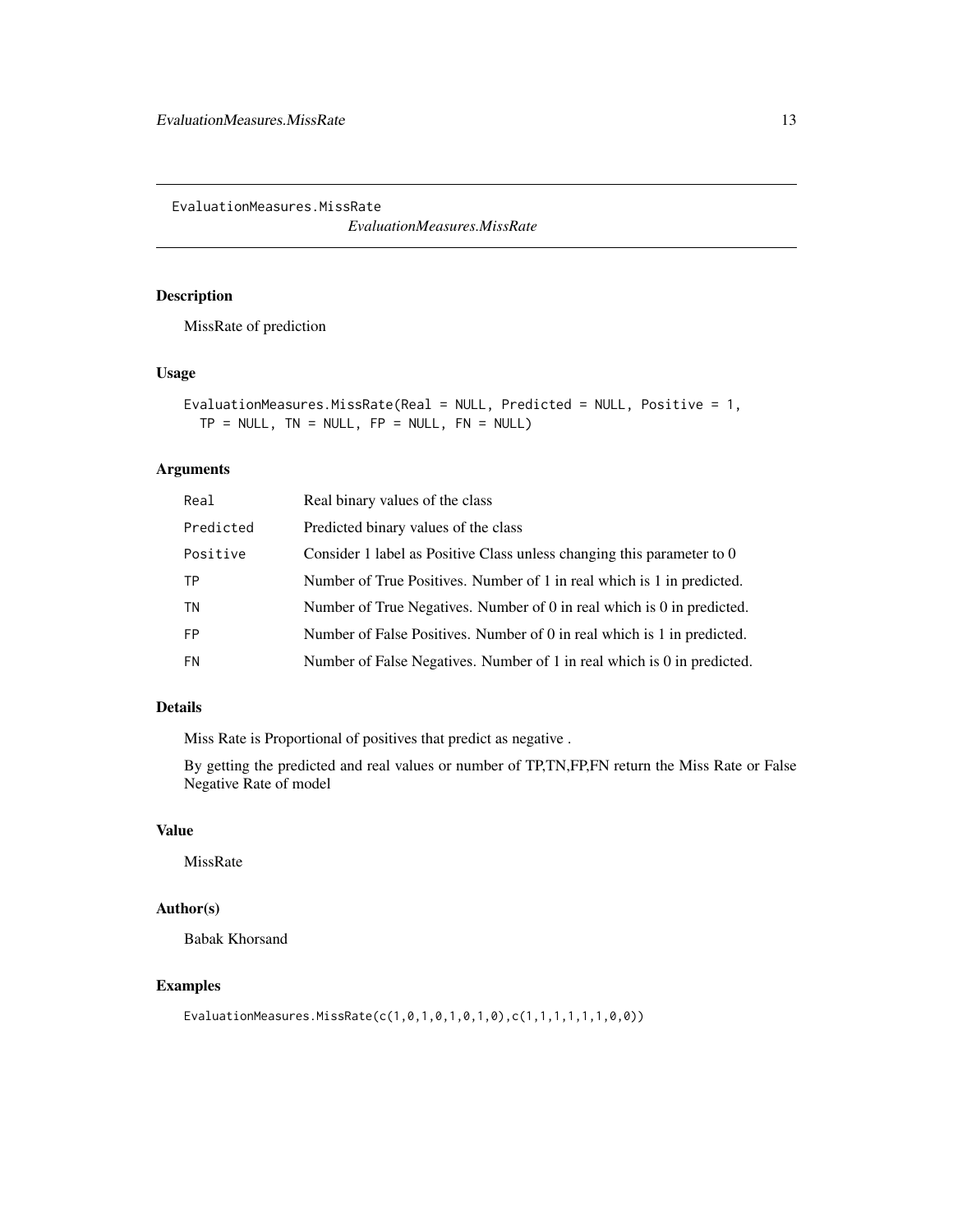<span id="page-13-0"></span>EvaluationMeasures.NLR

*EvaluationMeasures.NLR*

# Description

NLR of prediction

#### Usage

EvaluationMeasures.NLR(Real = NULL, Predicted = NULL, Positive = 1,  $TP = NULL$ ,  $TN = NULL$ ,  $FP = NULL$ ,  $FN = NULL$ )

#### Arguments

| Real      | Real binary values of the class                                         |
|-----------|-------------------------------------------------------------------------|
| Predicted | Predicted binary values of the class                                    |
| Positive  | Consider 1 label as Positive Class unless changing this parameter to 0  |
| ТP        | Number of True Positives. Number of 1 in real which is 1 in predicted.  |
| TN        | Number of True Negatives. Number of 0 in real which is 0 in predicted.  |
| <b>FP</b> | Number of False Positives. Number of 0 in real which is 1 in predicted. |
| <b>FN</b> | Number of False Negatives. Number of 1 in real which is 0 in predicted. |
|           |                                                                         |

#### Details

Negative Likelihood Ratio is (1-Sensitivity) / Specificity = PR(T-|D+)/PR(T-|D-)

By getting the predicted and real values or number of TP,TN,FP,FN return the Negative Likelihood Ratio of model

# Value

NLR

# Author(s)

Babak Khorsand

#### Examples

EvaluationMeasures.NLR(c(1,0,1,0,1,0,1,0),c(1,1,1,1,1,1,0,0))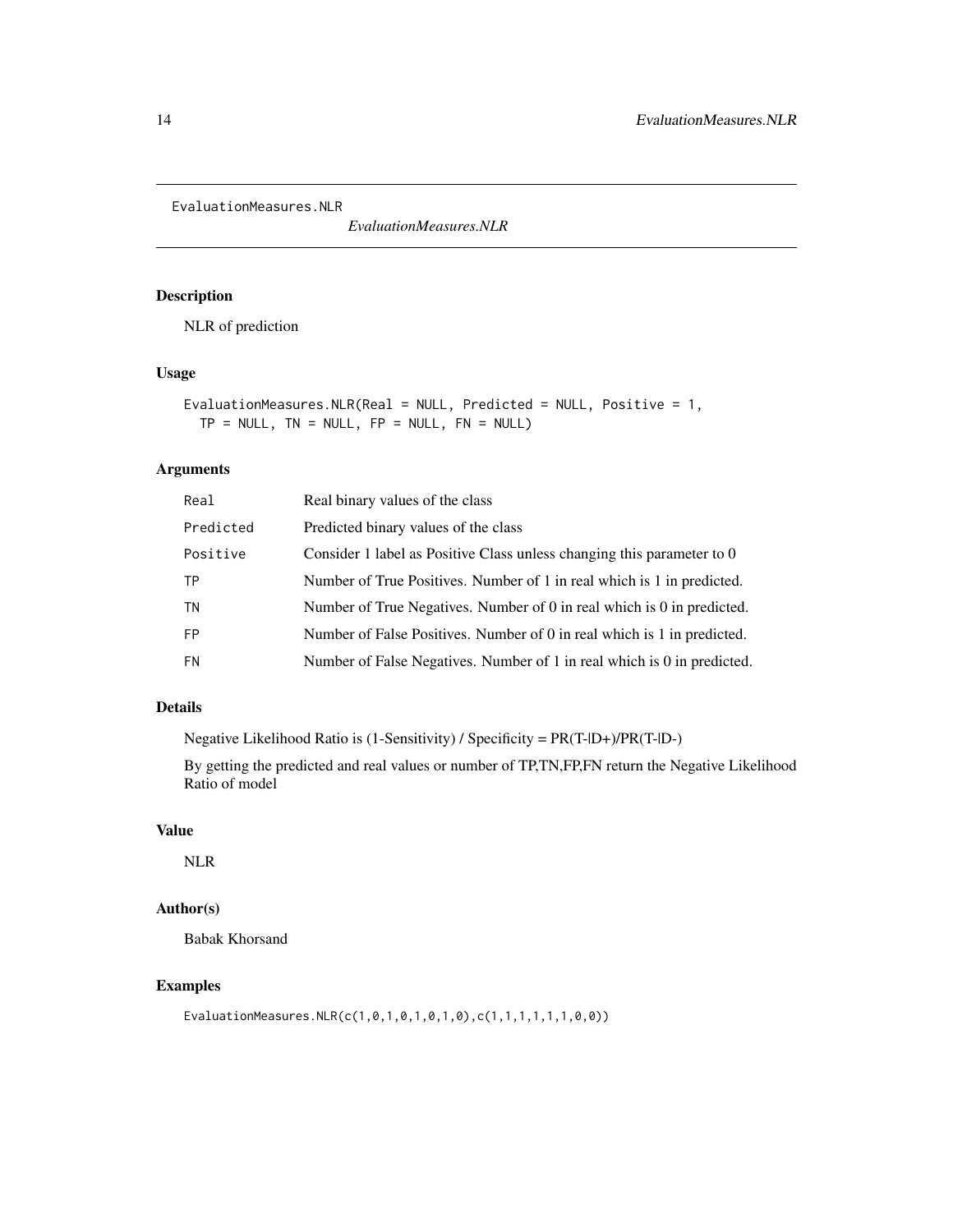<span id="page-14-0"></span>EvaluationMeasures.NPV

*EvaluationMeasures.NPV*

#### Description

NPV of prediction

#### Usage

EvaluationMeasures.NPV(Real = NULL, Predicted = NULL, Positive =  $1$ ,  $TP = NULL$ ,  $TN = NULL$ ,  $FP = NULL$ ,  $FN = NULL$ )

#### Arguments

| Real      | Real binary values of the class                                         |
|-----------|-------------------------------------------------------------------------|
| Predicted | Predicted binary values of the class                                    |
| Positive  | Consider 1 label as Positive Class unless changing this parameter to 0  |
| ТP        | Number of True Positives. Number of 1 in real which is 1 in predicted.  |
| ΤN        | Number of True Negatives. Number of 0 in real which is 0 in predicted.  |
| <b>FP</b> | Number of False Positives. Number of 0 in real which is 1 in predicted. |
| <b>FN</b> | Number of False Negatives. Number of 1 in real which is 0 in predicted. |

#### Details

Negative Predicted Value is What fraction of negative predicted are real negative.

By getting the predicted and real values or number of TP,TN,FP,FN return the Negative Predicted Value of model

#### Value

NPV

# Author(s)

Babak Khorsand

#### Examples

EvaluationMeasures.NPV(c(1,0,1,0,1,0,1,0),c(1,1,1,1,1,1,0,0))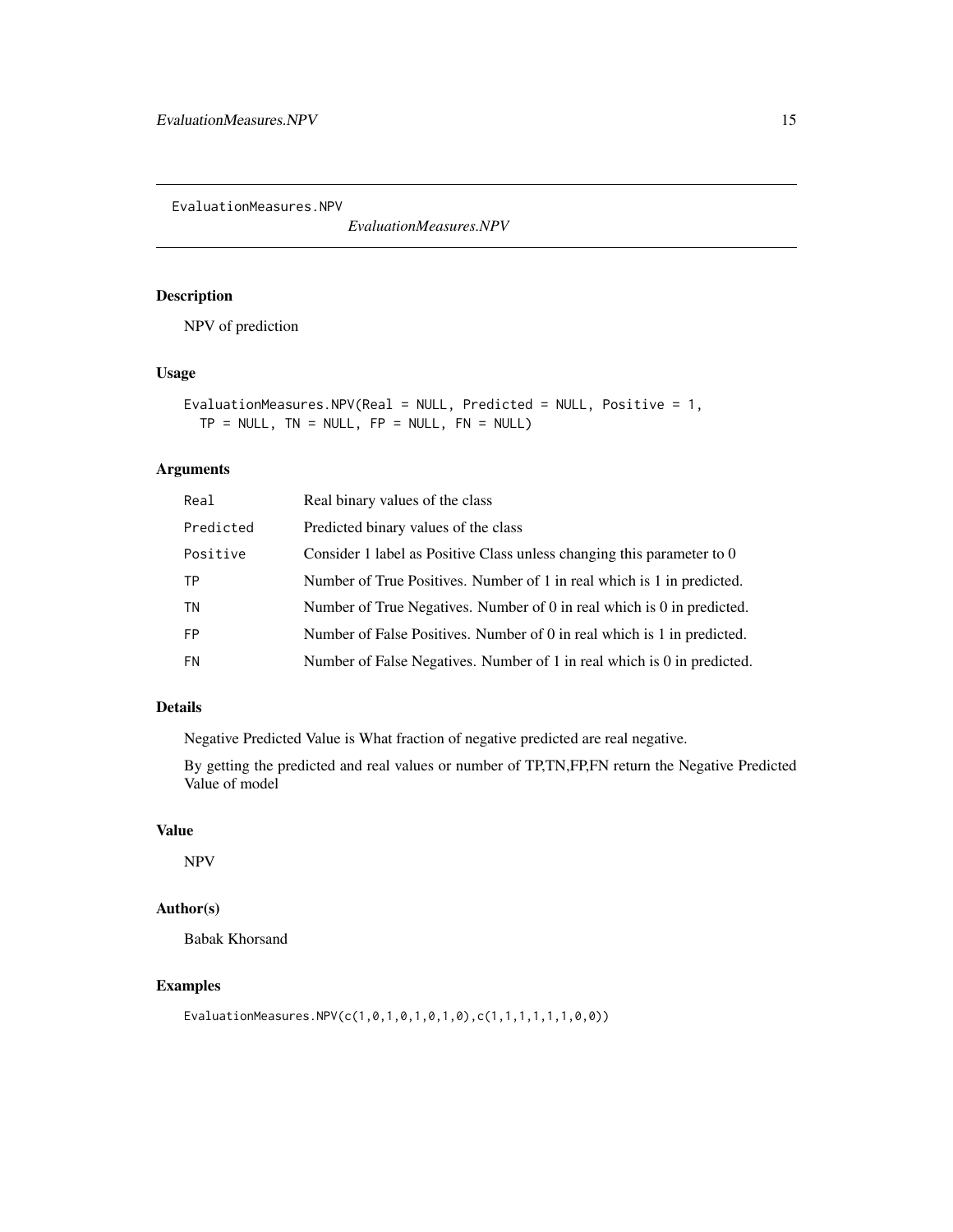<span id="page-15-0"></span>EvaluationMeasures.PLR

*EvaluationMeasures.PLR*

# Description

PLR of prediction

#### Usage

EvaluationMeasures.PLR(Real = NULL, Predicted = NULL, Positive = 1,  $TP = NULL$ ,  $TN = NULL$ ,  $FP = NULL$ ,  $FN = NULL$ )

#### Arguments

| Real      | Real binary values of the class                                         |
|-----------|-------------------------------------------------------------------------|
| Predicted | Predicted binary values of the class                                    |
| Positive  | Consider 1 label as Positive Class unless changing this parameter to 0  |
| ТP        | Number of True Positives. Number of 1 in real which is 1 in predicted.  |
| ΤN        | Number of True Negatives. Number of 0 in real which is 0 in predicted.  |
| <b>FP</b> | Number of False Positives. Number of 0 in real which is 1 in predicted. |
| <b>FN</b> | Number of False Negatives. Number of 1 in real which is 0 in predicted. |
|           |                                                                         |

#### Details

Positive Likelihood Ratio is Sensitivity / (1-Specificity) = PR(T+|D+)/PR(T+|D-)

By getting the predicted and real values or number of TP,TN,FP,FN return the Positive Likelihood Ratio of model

# Value

PLR

# Author(s)

Babak Khorsand

#### Examples

EvaluationMeasures.PLR(c(1,0,1,0,1,0,1,0),c(1,1,1,1,1,1,0,0))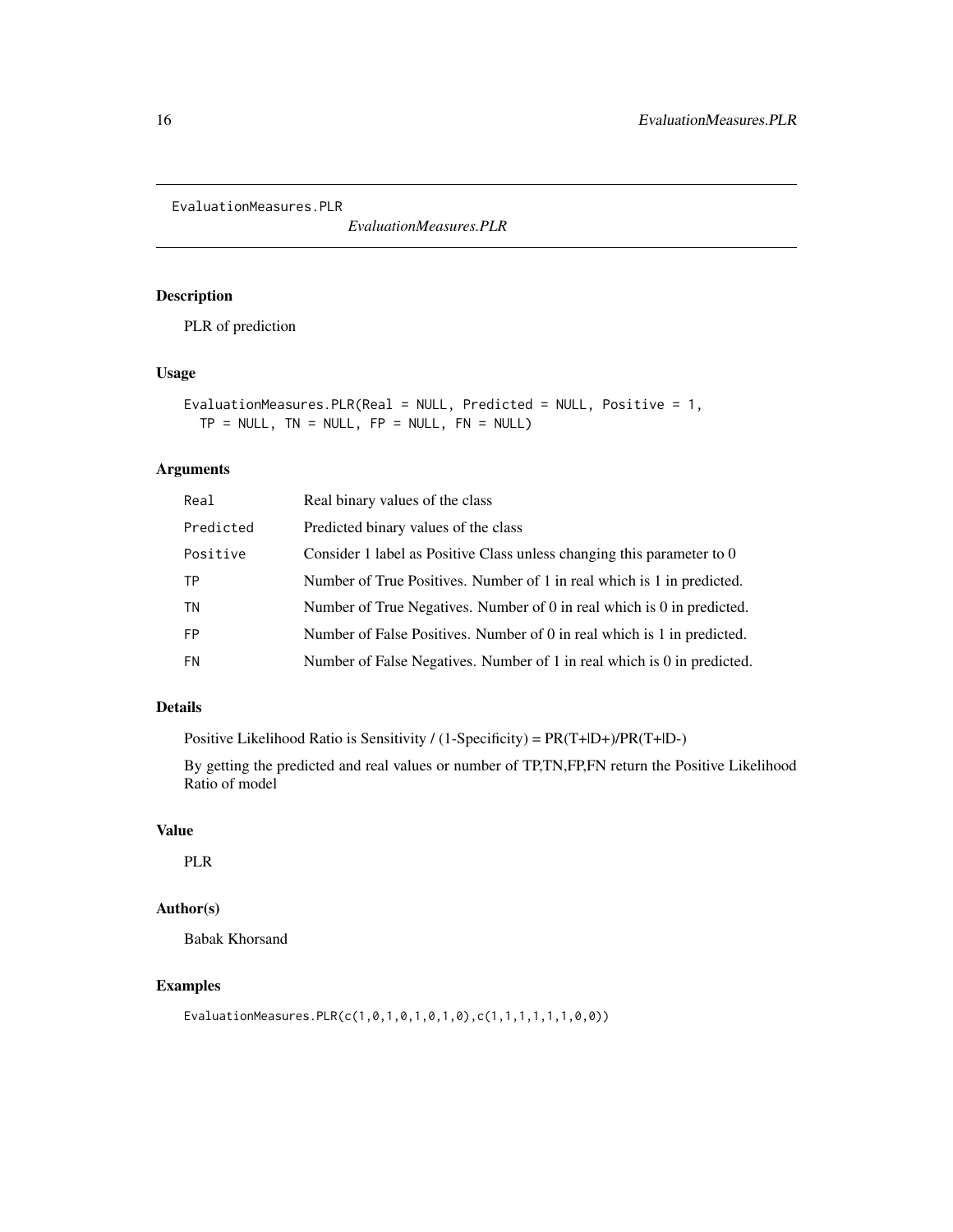<span id="page-16-0"></span>EvaluationMeasures.PPV

*EvaluationMeasures.PPV*

# Description

PPV of prediction

#### Usage

```
EvaluationMeasures.PPV(Real = NULL, Predicted = NULL, Positive = 1,
TP = NULL, TN = NULL, FP = NULL, FN = NULL)
```
#### Arguments

| Real      | Real binary values of the class                                         |
|-----------|-------------------------------------------------------------------------|
| Predicted | Predicted binary values of the class                                    |
| Positive  | Consider 1 label as Positive Class unless changing this parameter to 0  |
| TP        | Number of True Positives. Number of 1 in real which is 1 in predicted.  |
| TN        | Number of True Negatives. Number of 0 in real which is 0 in predicted.  |
| <b>FP</b> | Number of False Positives. Number of 0 in real which is 1 in predicted. |
| <b>FN</b> | Number of False Negatives. Number of 1 in real which is 0 in predicted. |
|           |                                                                         |

#### Details

Positive Predictive Value is What fraction of positive predicted are real positive.

By getting the predicted and real values or number of TP,TN,FP,FN return the Precision or Positive Predicted Value of model

#### Value

PPV

# Author(s)

Babak Khorsand

#### Examples

EvaluationMeasures.PPV(c(1,0,1,0,1,0,1,0),c(1,1,1,1,1,1,0,0))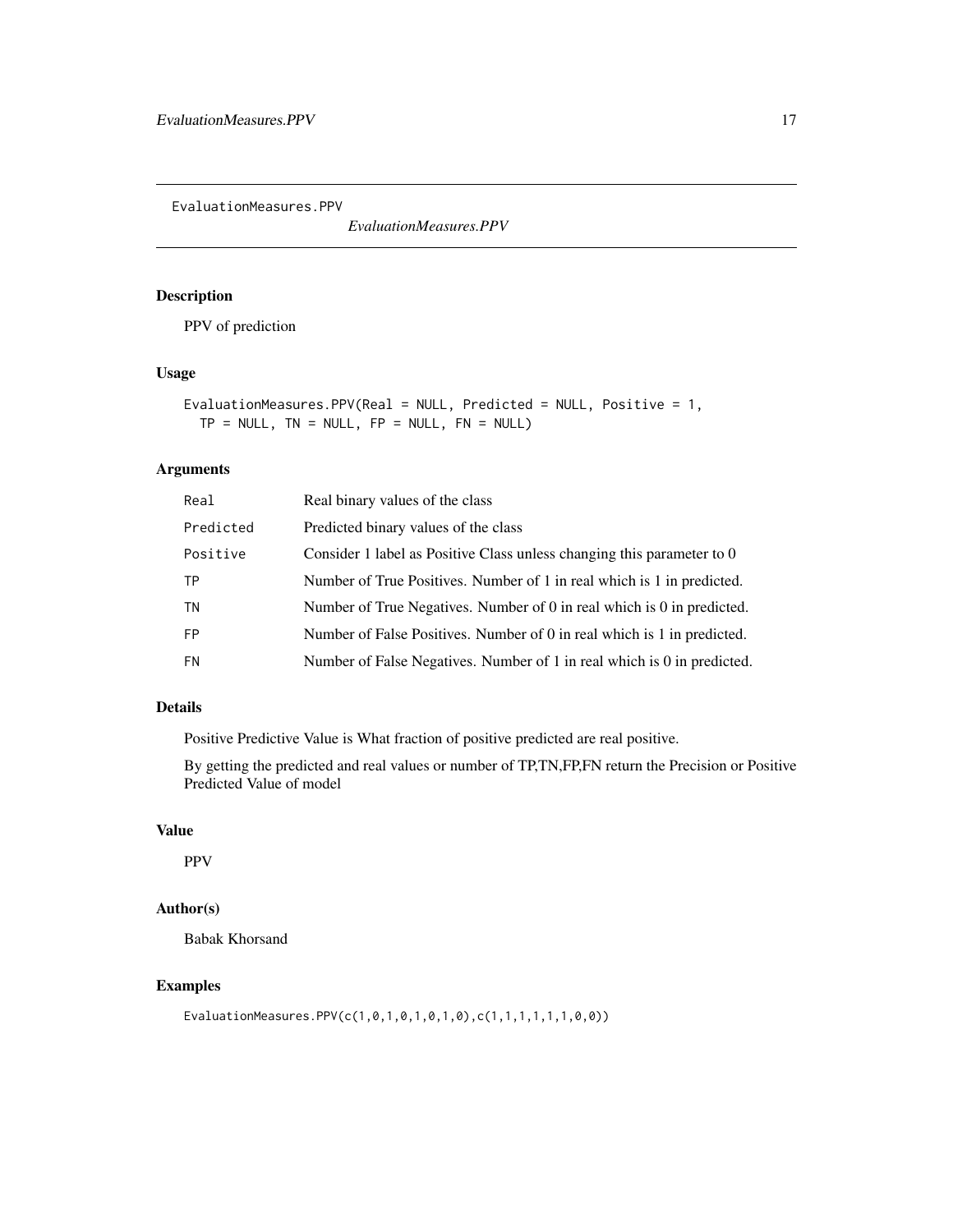<span id="page-17-0"></span>EvaluationMeasures.Precision

*EvaluationMeasures.Precision*

#### Description

Precision of prediction

#### Usage

```
EvaluationMeasures.Precision(Real = NULL, Predicted = NULL, Positive = 1,
TP = NULL, TN = NULL, FP = NULL, FN = NULL)
```
#### Arguments

| Real      | Real binary values of the class                                         |
|-----------|-------------------------------------------------------------------------|
| Predicted | Predicted binary values of the class                                    |
| Positive  | Consider 1 label as Positive Class unless changing this parameter to 0  |
| ТP        | Number of True Positives. Number of 1 in real which is 1 in predicted.  |
| TN        | Number of True Negatives. Number of 0 in real which is 0 in predicted.  |
| <b>FP</b> | Number of False Positives. Number of 0 in real which is 1 in predicted. |
| <b>FN</b> | Number of False Negatives. Number of 1 in real which is 0 in predicted. |
|           |                                                                         |

#### Details

Precision is What fraction of positive predicted are real positive.

By getting the predicted and real values or number of TP,TN,FP,FN return the Precision or Positive Predicted Value of model

# Value

Precision

# Author(s)

Babak Khorsand

#### Examples

EvaluationMeasures.Precision(c(1,0,1,0,1,0,1,0),c(1,1,1,1,1,1,0,0))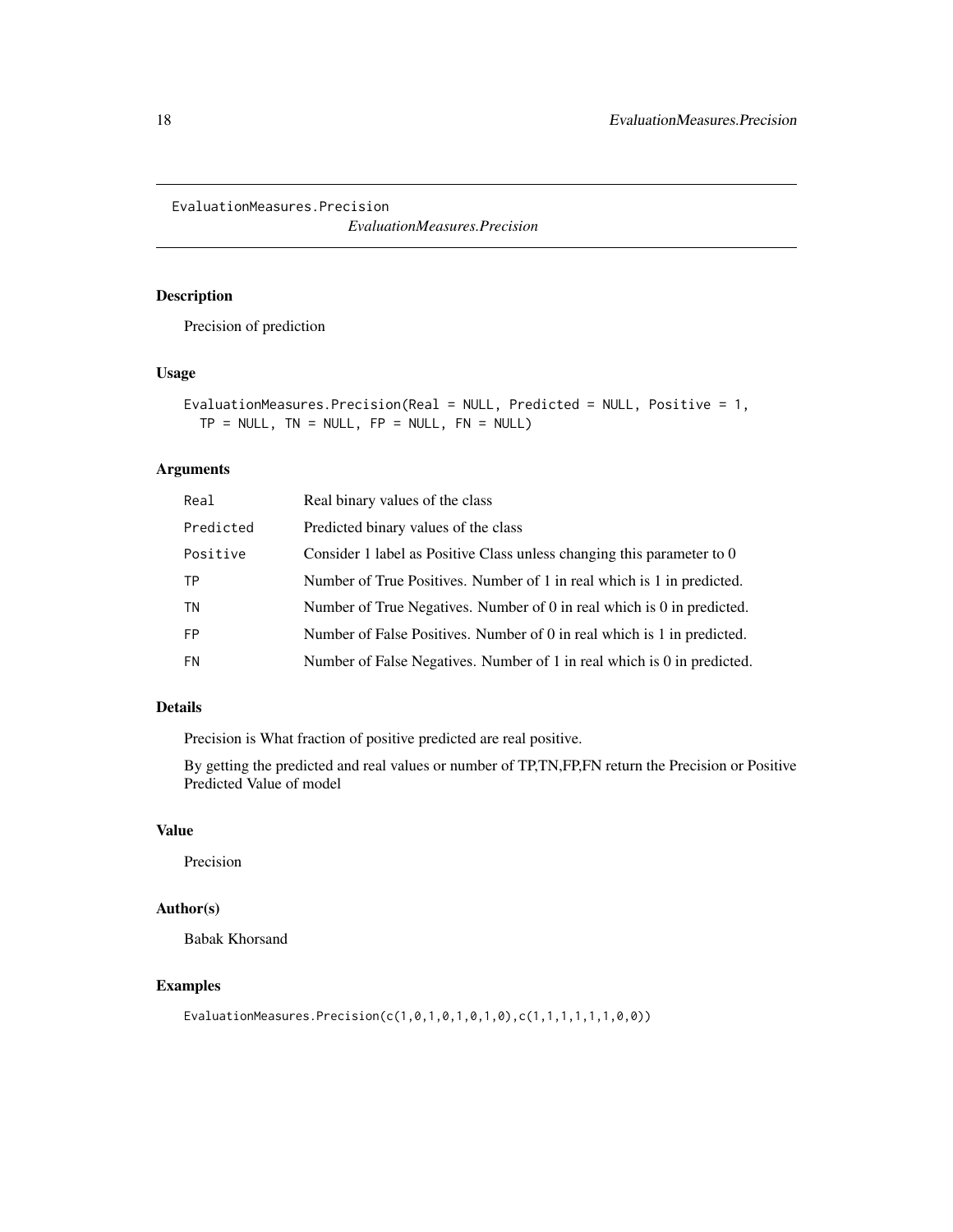<span id="page-18-0"></span>EvaluationMeasures.Recall

*EvaluationMeasures.Recall*

#### Description

Recall of prediction

#### Usage

```
EvaluationMeasures.Recall(Real = NULL, Predicted = NULL, Positive = 1,
TP = NULL, TN = NULL, FP = NULL, FN = NULL)
```
#### Arguments

| Real      | Real binary values of the class                                         |
|-----------|-------------------------------------------------------------------------|
| Predicted | Predicted binary values of the class                                    |
| Positive  | Consider 1 label as Positive Class unless changing this parameter to 0  |
| ТP        | Number of True Positives. Number of 1 in real which is 1 in predicted.  |
| TN        | Number of True Negatives. Number of 0 in real which is 0 in predicted.  |
| <b>FP</b> | Number of False Positives. Number of 0 in real which is 1 in predicted. |
| <b>FN</b> | Number of False Negatives. Number of 1 in real which is 0 in predicted. |
|           |                                                                         |

#### Details

Recall is Proportional of positives that are correctly identified

By getting the predicted and real values or number of TP,TN,FP,FN return the True Positive Rate or Sensitivity or Recall of model

# Value

Recall

# Author(s)

Babak Khorsand

#### Examples

EvaluationMeasures.Recall(c(1,0,1,0,1,0,1,0),c(1,1,1,1,1,1,0,0))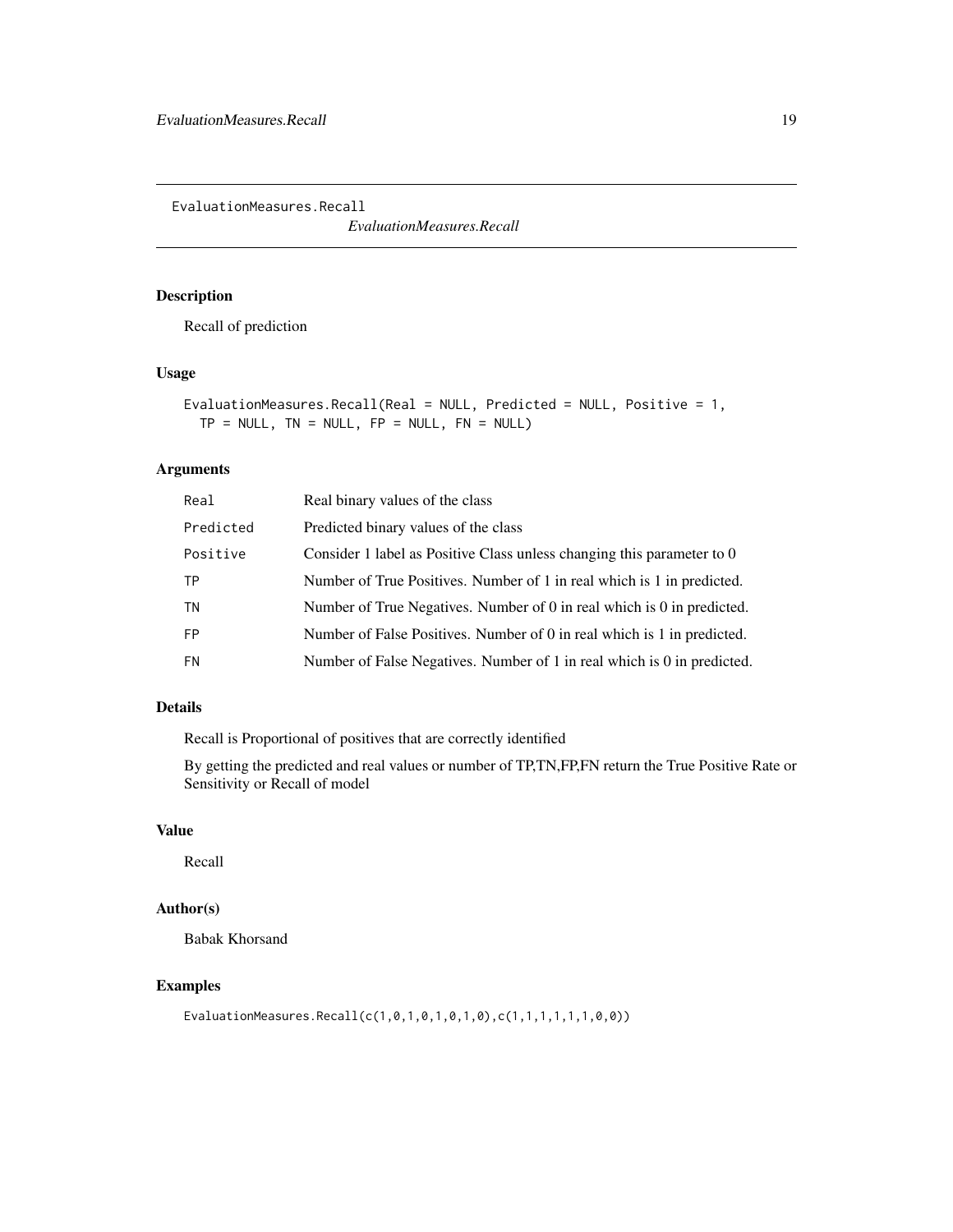<span id="page-19-0"></span>EvaluationMeasures.Sensitivity

*EvaluationMeasures.Sensitivity*

#### Description

Sensitivity of prediction

#### Usage

```
EvaluationMeasures.Sensitivity(Real = NULL, Predicted = NULL,
Positive = 1, TP = NULL, TN = NULL, FP = NULL, FN = NULL
```
#### Arguments

| Real      | Real binary values of the class                                         |
|-----------|-------------------------------------------------------------------------|
| Predicted | Predicted binary values of the class                                    |
| Positive  | Consider 1 label as Positive Class unless changing this parameter to 0  |
| ТP        | Number of True Positives. Number of 1 in real which is 1 in predicted.  |
| TN        | Number of True Negatives. Number of 0 in real which is 0 in predicted.  |
| <b>FP</b> | Number of False Positives. Number of 0 in real which is 1 in predicted. |
| <b>FN</b> | Number of False Negatives. Number of 1 in real which is 0 in predicted. |
|           |                                                                         |

#### Details

Sensitivity is Proportional of positives that are correctly identified

By getting the predicted and real values or number of TP,TN,FP,FN return the Sensitivity or Recall or True Positive Rate of model

# Value

Sensitivity

#### Author(s)

Babak Khorsand

#### Examples

EvaluationMeasures.Sensitivity(c(1,0,1,0,1,0,1,0),c(1,1,1,1,1,1,0,0))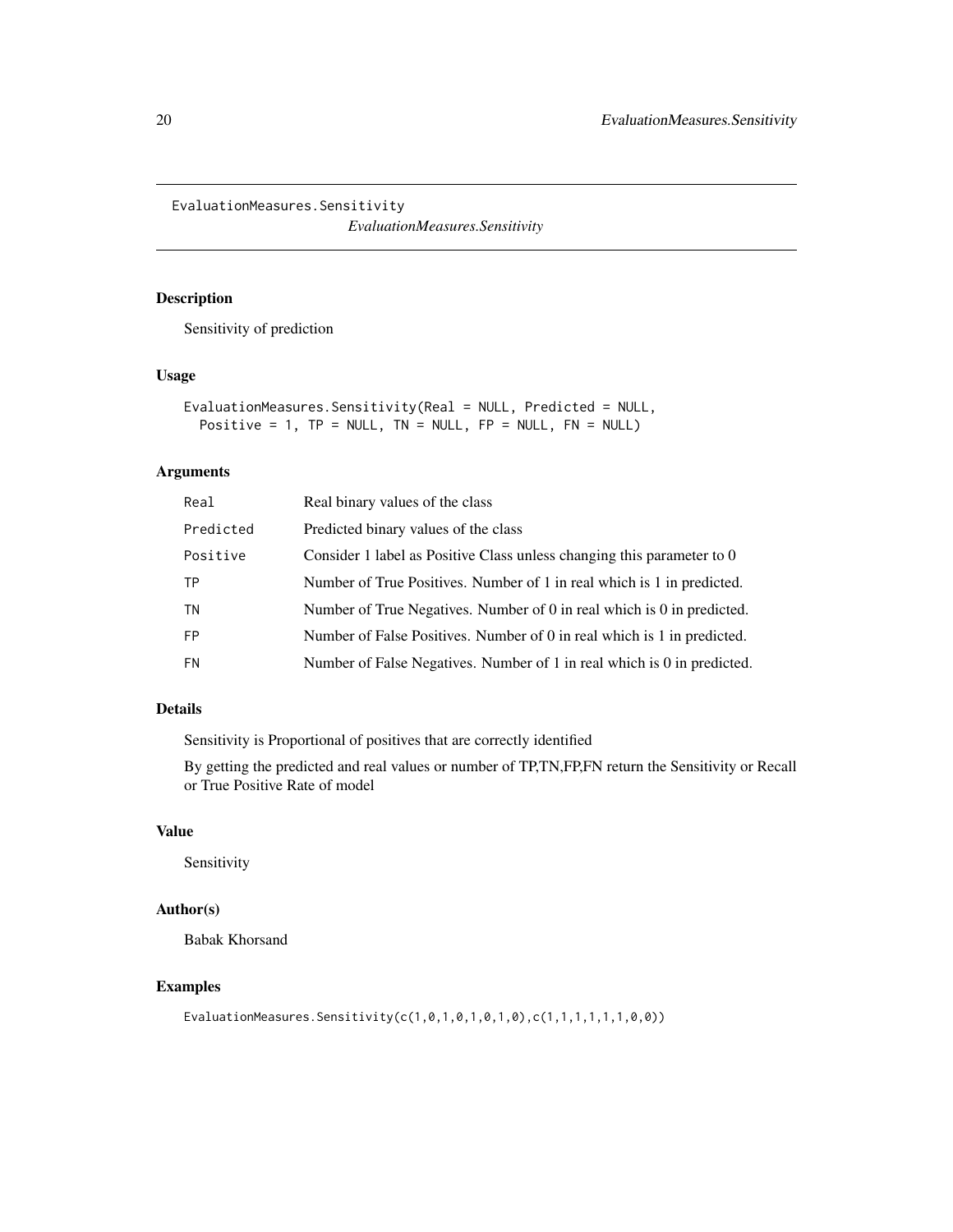<span id="page-20-0"></span>EvaluationMeasures.Specificity *EvaluationMeasures.Specificity*

#### Description

Specificity of prediction

# Usage

```
EvaluationMeasures.Specificity(Real = NULL, Predicted = NULL,
Positive = 1, TP = NULL, TN = NULL, FP = NULL, FN = NULL
```
#### Arguments

| Real      | Real binary values of the class                                         |
|-----------|-------------------------------------------------------------------------|
| Predicted | Predicted binary values of the class                                    |
| Positive  | Consider 1 label as Positive Class unless changing this parameter to 0  |
| TP        | Number of True Positives. Number of 1 in real which is 1 in predicted.  |
| TN        | Number of True Negatives. Number of 0 in real which is 0 in predicted.  |
| <b>FP</b> | Number of False Positives. Number of 0 in real which is 1 in predicted. |
| <b>FN</b> | Number of False Negatives. Number of 1 in real which is 0 in predicted. |
|           |                                                                         |

#### Details

Specificity is Proportional of negatives that are correctly identified

By getting the predicted and real values or number of TP,TN,FP,FN return the Specificity or True Negative Rate of model

# Value

Specificity

#### Author(s)

Babak Khorsand

#### Examples

EvaluationMeasures.Specificity(c(1,0,1,0,1,0,1,0),c(1,1,1,1,1,1,0,0))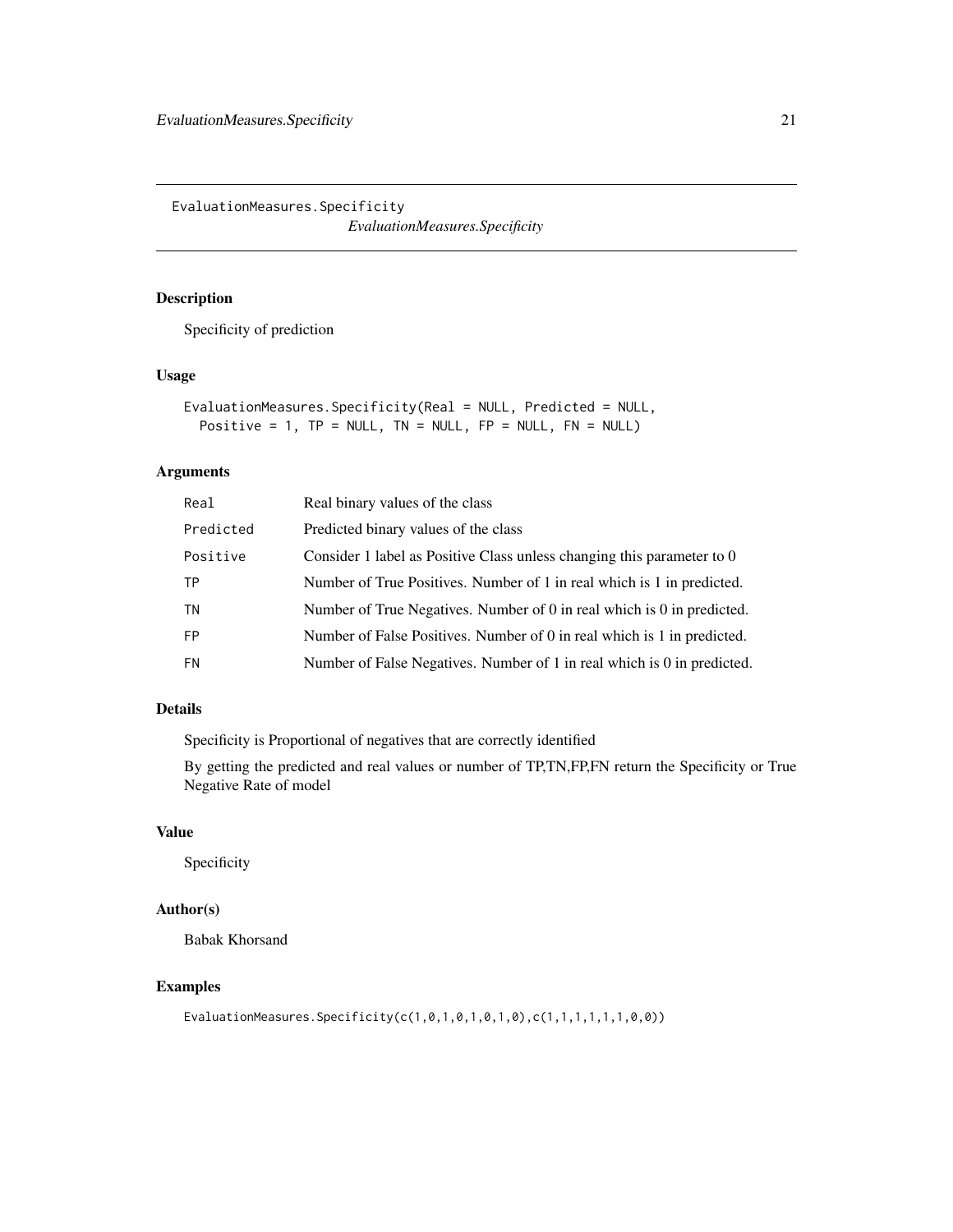<span id="page-21-0"></span>EvaluationMeasures.table

*EvaluationMeasures.table*

#### Description

Specify the number of TP,TN,FP,FN

#### Usage

EvaluationMeasures.table(Real, Predicted, Positive = 1)

#### Arguments

| Real      | Real binary values of the class                                        |
|-----------|------------------------------------------------------------------------|
| Predicted | Predicted binary values of the class                                   |
| Positive  | Consider 1 label as Positive Class unless changing this parameter to 0 |

#### Details

By getting the predicted values and real values calulate the number of True positive samples, False Negative, False Positive and True Negative

#### Value

TP,TN,FP,FN

# Author(s)

Babak Khorsand

#### Examples

EvaluationMeasures.table(c(1,0,1,0,1,0,1,0),c(1,1,1,1,1,0,0,0))

EvaluationMeasures.TNR

*EvaluationMeasures.TNR*

# Description

TNR of prediction

# Usage

```
EvaluationMeasures.TNR(Real = NULL, Predicted = NULL, Positive = 1,
 TP = NULL, TN = NULL, FP = NULL, FN = NULL)
```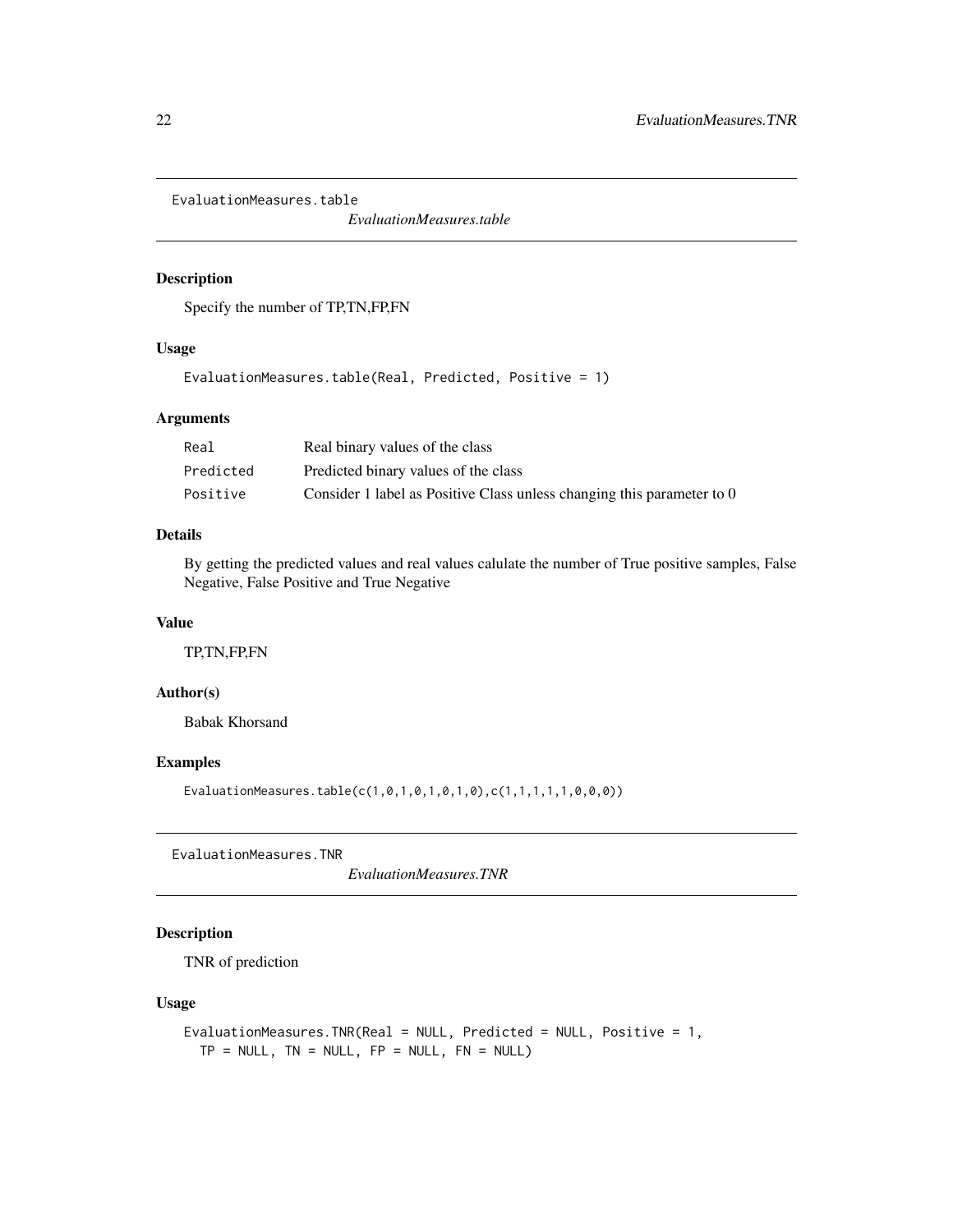# <span id="page-22-0"></span>Arguments

| Real      | Real binary values of the class                                         |
|-----------|-------------------------------------------------------------------------|
| Predicted | Predicted binary values of the class                                    |
| Positive  | Consider 1 label as Positive Class unless changing this parameter to 0  |
| TP        | Number of True Positives. Number of 1 in real which is 1 in predicted.  |
| TN        | Number of True Negatives. Number of 0 in real which is 0 in predicted.  |
| <b>FP</b> | Number of False Positives. Number of 0 in real which is 1 in predicted. |
| FN        | Number of False Negatives. Number of 1 in real which is 0 in predicted. |

# Details

True Negative Rate is Proportional of negatives that are correctly identified

By getting the predicted and real values or number of TP,TN,FP,FN return the Specificity or True Negative Rate of model

#### Value

TNR

# Author(s)

Babak Khorsand

# Examples

EvaluationMeasures.TNR(c(1,0,1,0,1,0,1,0),c(1,1,1,1,1,1,0,0))

EvaluationMeasures.TPR

*EvaluationMeasures.TPR*

## Description

TPR of prediction

#### Usage

```
EvaluationMeasures.TPR(Real = NULL, Predicted = NULL, Positive = 1,
TP = NULL, TN = NULL, FP = NULL, FN = NULL)
```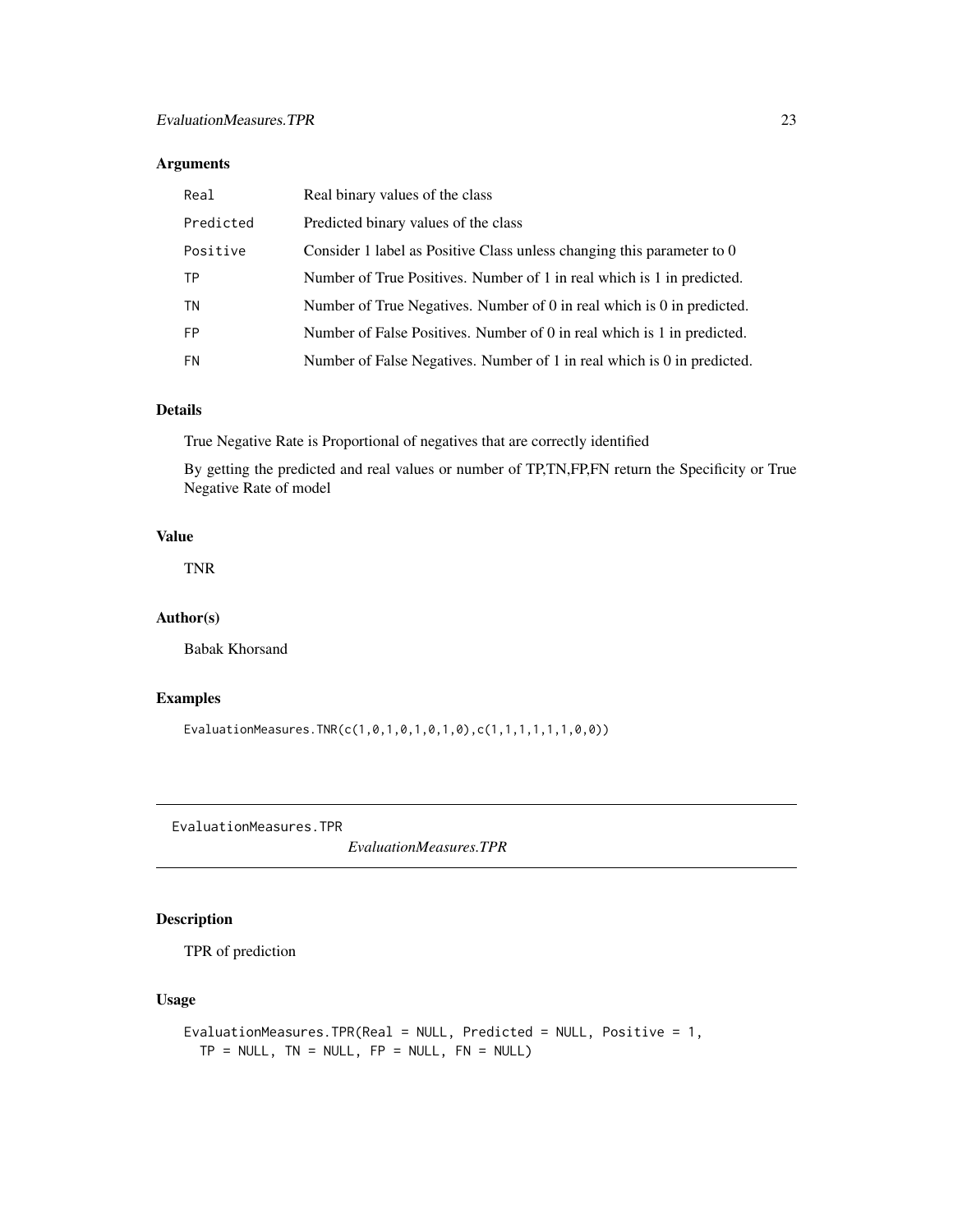# Arguments

| Real      | Real binary values of the class                                         |
|-----------|-------------------------------------------------------------------------|
| Predicted | Predicted binary values of the class                                    |
| Positive  | Consider 1 label as Positive Class unless changing this parameter to 0  |
| TP        | Number of True Positives. Number of 1 in real which is 1 in predicted.  |
| TN        | Number of True Negatives. Number of 0 in real which is 0 in predicted.  |
| <b>FP</b> | Number of False Positives. Number of 0 in real which is 1 in predicted. |
| FN        | Number of False Negatives. Number of 1 in real which is 0 in predicted. |

#### Details

True Positive Rate is Proportional of positives that are correctly identified

By getting the predicted and real values or number of TP,TN,FP,FN return the True Positive Rate or Sensitivity or Recall of model

# Value

TPR

# Author(s)

Babak Khorsand

#### Examples

EvaluationMeasures.TPR(c(1,0,1,0,1,0,1,0),c(1,1,1,1,1,1,0,0))